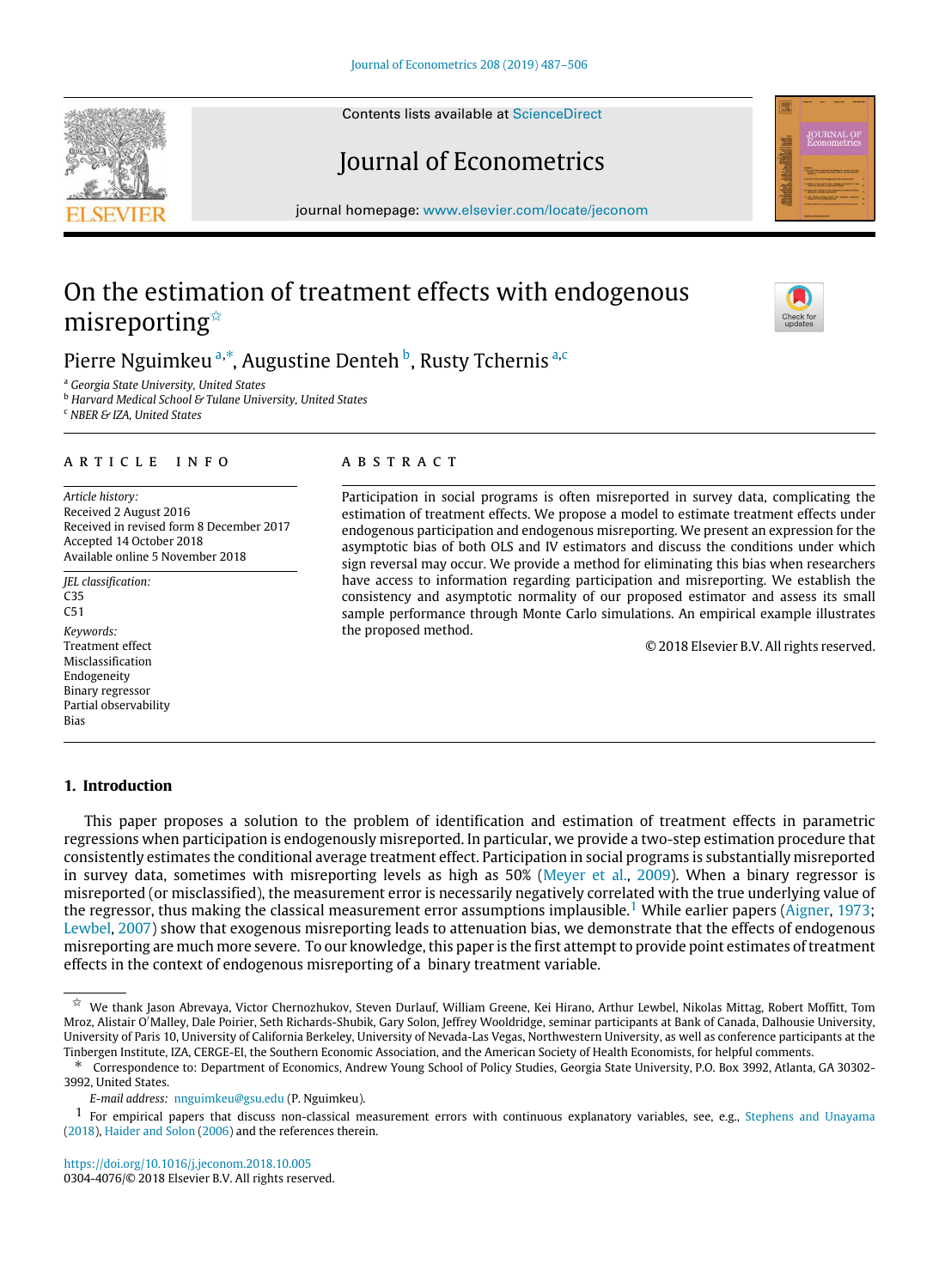Misreporting occurs when program participants report not receiving treatment when they did (''false negatives'') or vice versa (''false positives''). One-sided misreporting (i.e., the occurrence of only one of the two types of misclassification errors) is pervasive in practice and many empirical studies. For example, [Lynch et al.](#page-18-3) [\(2007\)](#page-18-3) and [Meyer et al.](#page-18-4) [\(2018](#page-18-4)) report that validation studies always find high rates of false negatives in the Supplemental Nutrition Assistance Program (SNAP) ranging from [2](#page-1-0)0% to 50%, depending on the survey and period.<sup>2</sup> While [Meyer et al.](#page-18-4) [\(2018\)](#page-18-4) finds up to 50% rate of false negatives in SNAP participation in the CPS Annual Social and Economic Supplement, false positives are typically low with only less than 1.5% of non-recipients reporting SNAP receipt.

One-sided misreporting is not confined to government programs. For example, according to [Bound](#page-18-5) ([1991](#page-18-5)), there are a number of reasons to be suspicious of any survey response to questions concerning self-evaluated health, not only because respondents are being asked for subjective judgments, but also because responses may be endogenous to the outcomes we may wish to use them to explain. [Brachet](#page-18-6) [\(2008\)](#page-18-6) argues that in health-related surveys, self-reported smoking status is significantly misreported, with false negatives ranging from 3.4% in some studies to 73% in others. Other instances of onesided misreporting can be found in the development literature where a firm's formality status is often misreported, with informal firms more likely to falsely report their status (see [Gandelman and Rasteletti](#page-18-7), [2017](#page-18-7)), or the education literature where misclassification error is more likely to arise from overreporting of qualifications (e.g. [Battistin and Sianesi,](#page-18-8) [2011\)](#page-18-8).

Recognizing the documented evidence of misclassification errors, a related literature considers the consequences of measurement errors in a binary regressor in Monte Carlo studies. For instance, in studying the worst-case bounds of regression coefficients under arbitrary misclassification of a binary regressor, [Kreider](#page-18-9) [\(2010](#page-18-9)) finds that even with misclassification error rates of less than 2%, the confidence intervals from the contaminated data that the researcher observes and the true, error-free data do not overlap. Similarly, [Millimet](#page-19-2) ([2011\)](#page-19-2) studies the performance of several estimators employed in the causal inference literature while introducing measurement error in the treatment (binary) regressor, outcome variable, and vector of covariates, and cautions researchers to be conscious of the consequences of not addressing measurement error.

The existing literature has focused on accounting for random (exogenous) misreporting when participation is exogenous. For instance, [Aigner](#page-18-0) [\(1973](#page-18-0)) considers misclassification in exogenous binary regressors, shows that OLS estimates are biased downwards, and proposes a technique based on knowledge of the misclassification probabilities to consistently estimate the parameters of interest. More recently, [Lewbel](#page-18-1) [\(2007\)](#page-18-1) examines the identification and estimation of the treatment effect of a misclassified binary regressor in nonparametric and semiparametric regressions. Lewbel reaches the same attenuation-bias result that [Aigner](#page-18-0) ([1973\)](#page-18-0) finds and introduces assumptions that identify the conditional average treatment effect of the misclassified binary regressor. Related works by [Bollinger](#page-18-10) [\(1996\)](#page-18-10), [Black et al.](#page-18-11) [\(2000\)](#page-18-11) and [van Hasselt and Bollinger](#page-18-12) [\(2012](#page-18-12)) provide partial identification bounds in the linear regression model, while [Chen et al.](#page-18-13) ([2008a](#page-18-13),[b\)](#page-18-14), provide identification in the nonparametric regression model.

Some attempts have been made to address exogenous misreporting when treatment selection (participation) is endogenous. In the education literature, [Kane et al.](#page-18-15) [\(1999\)](#page-18-15) address misreporting when estimating returns to schooling by proposing a generalized method of moments (GMM) estimator that relies on the existence of two categorical reports of educational attainment, and so may have limited applicability. In estimating the effects of maternal smoking on infant health, [Brachet](#page-18-6) ([2008](#page-18-6)) proposes a two-step GMM estimator, that essentially follows [Hausman et al.](#page-18-16) [\(1998](#page-18-16)) and [Kane et al.](#page-18-15) ([1999](#page-18-15)). An admitted weakness of Brachet's approach is the assumption that misreporting probabilities are independent of covariates, conditional on treatment status. [Frazis and Loewenstein](#page-18-17) ([2003](#page-18-17)) and [Mahajan](#page-18-18) ([2006\)](#page-18-18) study identification with the usual IV assumptions under homogenous and heterogenous treatment effects due to observables, respectively. More recently, [DiTraglia and García-Jimeno](#page-18-19) ([2017](#page-18-19)) derive a sharp identified set under standard first-moment assumptions and propose a Bonferroni-based procedure for identification robust inference. Also, [Bollinger and van Hasselt](#page-18-20) [\(2017](#page-18-20)) use a Bayesian approach while [Ura](#page-19-3) ([2018\)](#page-19-3) allows for heterogeneous treatment effects due to unobeservables in these models.

Much less is known about the case in which the regressor and the measurement error are both endogenous. [Hu et al.](#page-18-21) ([2015](#page-18-21), [2016](#page-18-22)) provide identification results in a class of nonseparable index models with measurement error and endogeneity. [Kreider et al.](#page-18-23) [\(2012](#page-18-23)) is the most closely related to our work, in the sense that they allow for both treatment endogeneity and endogenous measurement error in the case of binary treatment as we do in this paper. In estimating the effect of SNAP on health outcomes, they use auxiliary administrative data on the size of SNAP caseloads to address misreporting by bounding the average treatment effect under increasingly stronger assumptions. While this partial identification approach identifies treatment effects with their tightest bounds, it does not yield point estimates. As such its relevance for policy making may not be widespread.

This paper has three salient contributions. First, we propose a parametric model of endogenous misreporting and endogenous participation. We only analyze the case of one-sided misreporting at this stage, which is the predominant case of misreporting described in [Meyer et al.](#page-19-0) ([2009\)](#page-19-0). Second, we show that when misreporting is endogenous, OLS and IV estimators are inconsistent and OLS estimates can be of opposite signs from the true effects (sign reversal), whether participation is endogenous or not. We provide theoretical expressions for these biases under the normality assumption as well as Monte Carlo simulation evidence. Third, we propose an estimator that is root-n consistent and asymptotically normal and show that it performs remarkably well in small samples.

<span id="page-1-0"></span><sup>2</sup> Misreporting has also been documented for other government programs; see, e.g., [Marquis and Moore](#page-18-24) [\(1990](#page-18-24)) for an earlier validation study discussing measurement error in the reports of participation in eight government transfer programs in the 1984 Survey of Income and Program Participation (SIPP).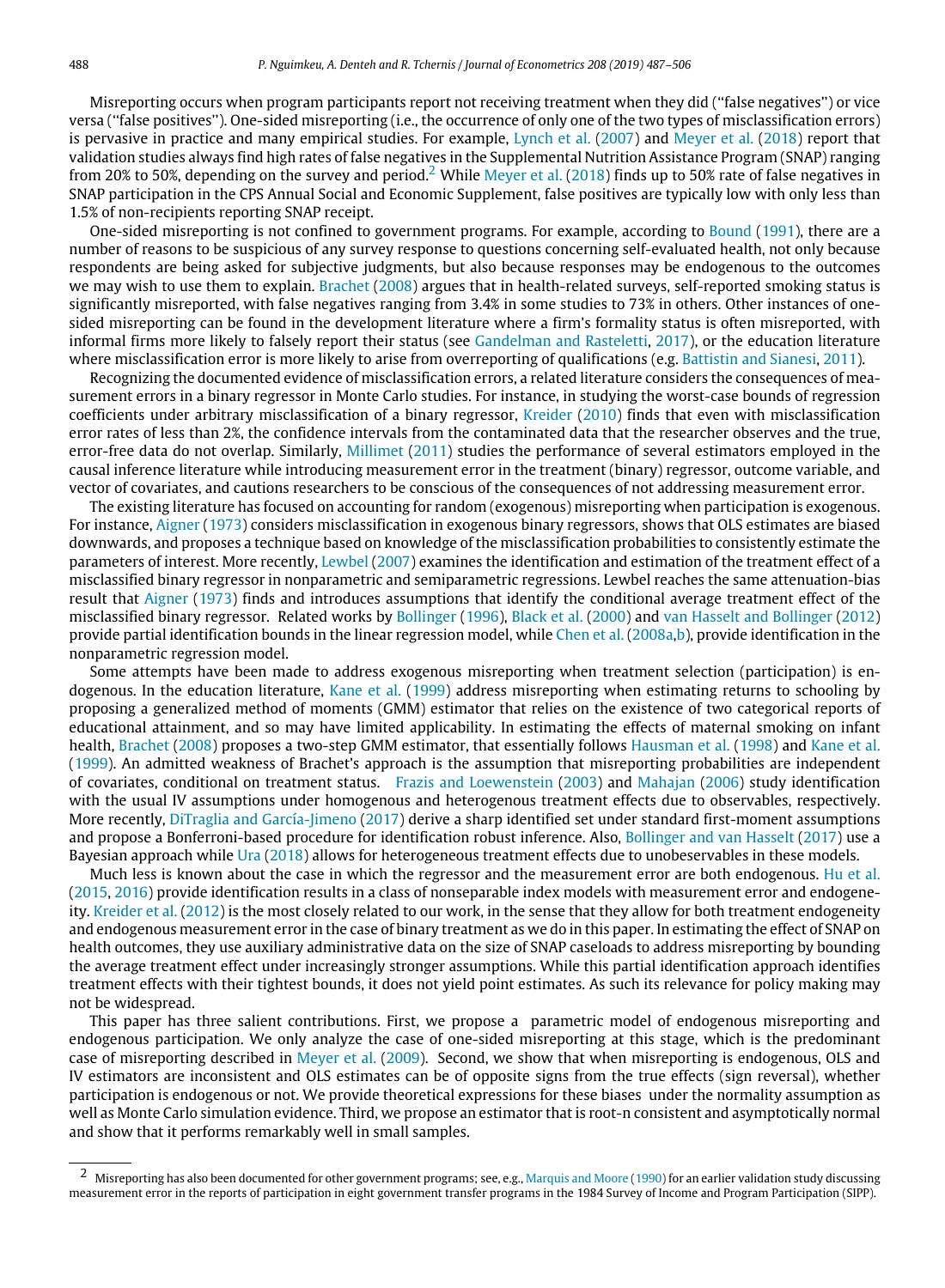We illustrate the use of our approach in an empirical application. Identification in our framework relies on the existence of both an additional random variable that is correlated with the true (unobserved) underlying treatment, but unrelated to the outcome and the misclassification error (e.g., [Frazis and Loewenstein](#page-18-17), [2003;](#page-18-17) [Mahajan,](#page-18-18) [2006](#page-18-18)), as well as a random variable that is correlated with the misclassification error and needs not be excludable from the outcome. In addition, we assume that the observed treatment probability is a joint (known) function of the treatment and misclassification probability. This allows us to pin down the marginal distribution of true participation and thus point-identify the treatment effect.

The rest of the paper is organized as follows. Section [2](#page-2-0) presents the model of endogenous misreporting and shows the inconsistency of OLS and IV estimators. Section [3](#page-5-0) develops the proposed estimator. Section [4](#page-7-0) provides Monte Carlo simulations; Section [5](#page-10-0) contains an empirical application, and Section [6](#page-12-0) concludes. Proofs and other technical material are collected in the appendix.

# **2. Framework**

<span id="page-2-0"></span>This section describes the proposed model and associated framework, and presents our estimation strategy.

## *2.1. Model with endogenous misreporting*

Consider the following specification of the usual treatment effects model. The outcome variable, *y<sup>i</sup>* , is related to the  $k$ –vector of correctly measured exogenous covariates,  $x_i$ , and the (true) participation indicator,  $\delta_i^*$ , by

$$
y_i = x_i' \beta + \delta_i^* \alpha + \epsilon_i, \tag{1}
$$

and we model participation as

<span id="page-2-8"></span><span id="page-2-2"></span>
$$
\delta_i^* = \mathbf{1} \left( z_i' \theta + v_i \ge 0 \right), \tag{2}
$$

where  $\alpha$  is a scalar capturing the treatment effect of interest,  $\beta$  and  $\theta$  are parameter vectors of sizes  $k \times 1$  and  $q \times 1$  respectively, *zi* is a *q*-vector of exogenous variables that includes *x<sup>i</sup>* as well as additional instruments that are unrelated to ϵ*<sup>i</sup>* . In this model, the (possible) endogeneity of participation is captured by the correlation between the error terms  $\epsilon_i$  and  $v_i$ .

However, the researcher does not observe the true participation indicator  $\delta^*_i$  but only a possibly misclassified surrogate,  $\delta_i$ , contaminated by a misreporting, unobserved dummy variable,  $d_i$ , such that  $\delta_i = \delta_i^* d_i$ . In other words, an individual correctly reports receiving treatment only if  $d_i = 1$  and reports not receiving treatment otherwise. We assume that the indicator of (mis)reporting behavior,  $d_i$ , is related to a  $p$ -vector of observable covariates  $w_i$  such that

<span id="page-2-9"></span><span id="page-2-3"></span>
$$
d_i = \mathbf{1}\left(w_i'\gamma + u_i \geq 0\right),\tag{3}
$$

where  $\gamma$  is a parameter vector of size  $p\times 1$  and  $u_i$  is the error term.<sup>[3](#page-2-1)</sup> Hence, the observed participation,  $\delta_i$ , can be modeled by

$$
\delta_i = \delta_i^* d_i = \mathbf{1} \left( z_i' \theta + v_i \geq 0, \ w_i' \gamma + u_i \geq 0 \right). \tag{4}
$$

Our modeling of misreported participation is generally in the spirit of a broader class of methods that have been developed for incomplete data scenarios and specifically similar to partial observability models studied in [Poirier](#page-19-4) ([1980](#page-19-4)). Partial observability models such as Poirier's have been widely applied in many fields of study, including Feinstein's examination of the problem of incomplete detection of violations of laws and regulations([Feinstein,](#page-18-25) [1990\)](#page-18-25).

For the estimation, no further restrictions are imposed on *x*. However, we require the covariates *z* and w to be different but possibly overlapping and to have sufficient variation (e.g., at least one covariate in *z* and w is continuous) to avoid the local identification problems discussed in [Poirier](#page-19-4) ([1980\)](#page-19-4). We also make the following basic assumptions, some of which are standard in the literature.

<span id="page-2-4"></span> $A$ ssumption 1. The error term  $\epsilon_i$  is independent of the exogenous variables  $x_i$ ,  $z_i$ , with variance  $\sigma^2;$  and the error terms  $(u_i, v_i)$  are independent of all covariates  $x_i, z_i, w_i$ , and have unit variances. The correlations for the pairs  $(\epsilon_i, u_i), (\epsilon_i, v_i)$  and  $(u_i, v_i)$  are denoted  $\varphi_u, \varphi_v$  and  $\rho$ , respectively.

<span id="page-2-5"></span>**Assumption 2.** The  $k \times k$  matrix,  $\mathbb{E}(x_i x_i')$ , is nonsingular (and hence finite).

<span id="page-2-6"></span>**Assumption 3.** The joint CDF of  $(-u_i, -v_i)$  is known and defined by

 $F_{u,v}(u, v, \rho) = Pr[-u_i \le u, -v_i \le v],$  for any  $-\infty < u, v < +\infty$ .

In particular, we assume that conditional on  $z_i$  and  $w_i$ ,  $(-u_i, -v_i)$  follows a bivariate normal distribution.

<span id="page-2-7"></span><span id="page-2-1"></span> $3$  Note that true participation,  $\delta^*$ , affects misreporting to the extent that we focus on one-sided misreporting and the error terms in Eqs. [\(2](#page-2-2)) and ([3\)](#page-2-3) are correlated. This allows, for example, misreporting to be influenced by the stigma experienced by true participants in social programs.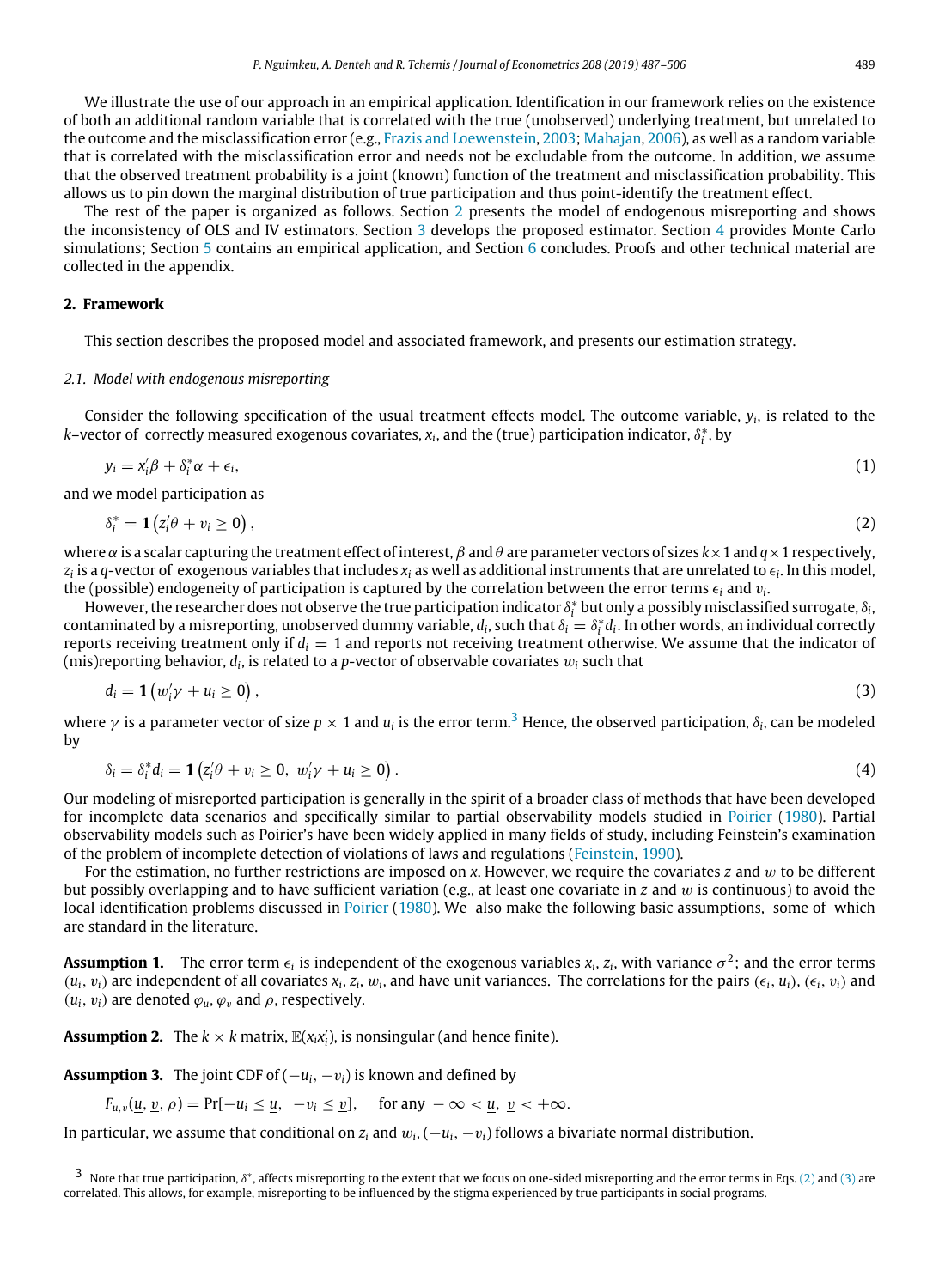**Assumption 4.** The error terms,  $(\epsilon_i,u_i,v_i)$ , follow a trivariate normal distribution, conditional on all covariates  $x_i,z_i,w_i$ That is,

<span id="page-3-7"></span>
$$
(\epsilon_i, u_i, v_i)' |x_i, z_i, w_i \sim N(0, \Sigma), \quad \text{with} \quad \Sigma = \left( \begin{array}{ccc} \sigma^2 & \varphi_u \sigma & \varphi_v \sigma \\ \varphi_u \sigma & 1 & \rho \\ \varphi_v \sigma & \rho & 1 \end{array} \right).
$$
 (5)

[Assumptions 1](#page-2-4) and [2](#page-2-5) are quite standard. However, it is important to notice that unlike *x* and *z*, the exogeneity requirement does not apply to w, the vector of covariates associated with misreporting in Eq.  $(3)$  $(3)$ . This could be of substantial interest in practice where exogenous covariates are often difficult to find. [Assumption 3](#page-2-6) is critical to parametrically identify the probability of true (unobserved) participation. While we assume joint normality of the disturbance terms in the observed participation equation for simplicity (as in [Poirier](#page-19-4), [1980\)](#page-19-4), normality is not needed and the following discussion would hold for other absolutely continuous distributions (e.g., the bivariate logistic distributions discussed in [Gumbel,](#page-18-26) [1961\)](#page-18-26). [Assumption 4](#page-2-7) is only needed to derive closed-form formulas for the OLS bias (see Section [2.2\)](#page-3-0) and for extensions to binary choice models and full information maximum likelihood (see [Appendix B\)](#page-16-0); but it is not essential for the rest of our main discussions.

Our estimation strategy relies on observing *z* and w. We recognize that exclusion restrictions for participation as well as relevant predictors for misreporting may be difficult to obtain in practice and our suggestion is to rely on different data sources. For instance, exclusion restrictions for participation, *z*, may come from qualification laws (eligibility requirements) for program participation. Relevant predictors of misreporting,  $w$ , could include peculiar features of the survey in question and its administration such as survey date, length of the survey, and interview mode.

## *2.2. Bias due to endogenous misreporting*

<span id="page-3-0"></span>We first show that a naive OLS estimator of the treatment effect is biased and may assume a sign opposite to the true effect. Since the true participation status, δ $^*_i$ , is unobserved and only δ<sub>i</sub> is observed, the model with reported participation status estimated by the researcher is given by

<span id="page-3-1"></span>
$$
y_i = x_i' \beta + \delta_i \alpha + \varepsilon_i. \tag{6}
$$

Given the true outcome equation defined by Eq.  $(1)$  $(1)$ , Eq.  $(6)$  $(6)$  implies that

<span id="page-3-4"></span>
$$
\varepsilon_i = \epsilon_i + \left(\delta_i^* - \delta_i\right)\alpha. \tag{7}
$$

For a random sample of size *n*, Eq. ([6\)](#page-3-1) can be re-written in the matrix form as follows:

<span id="page-3-6"></span>
$$
y = X\beta + \delta\alpha + \varepsilon,\tag{8}
$$

where  $y = [y_1, \ldots, y_n]'$ ,  $X = [x_1, \ldots, x_n]'$ ,  $\delta = [\delta_1, \ldots, \delta_n]'$ , and  $\varepsilon = [\varepsilon_1, \ldots, \varepsilon_n]'$ .

Denote by <sup>ˆ</sup>α*LS* the OLS estimator obtained by naively estimating Eq. ([6\)](#page-3-1) using reported participation, <sup>δ</sup>*<sup>i</sup>* . Then, we have the following result.

**Theorem [1](#page-2-4).** *Under [Assumptions](#page-2-4)* 1–[4](#page-2-7)*, the ordinary least squares estimator,*  $\hat{\alpha}_{LS}$ *, is biased and inconsistent, and the asymptotic bias is given by*

<span id="page-3-5"></span><span id="page-3-3"></span>
$$
plim(\widehat{\alpha}_{LS} - \alpha) = \frac{A - \alpha B}{C},
$$
\n(9)

*with*

$$
A = \mathbb{E}\bigg[\sigma\varphi_v\phi\left(-z_i'\theta\right)\Phi\bigg(\frac{w_i'\gamma - \rho z_i'\theta}{\sqrt{1-\rho^2}}\bigg) + \sigma\varphi_u\phi\left(-w_i'\gamma\right)\Phi\bigg(\frac{z_i'\theta - \rho w_i'\gamma}{\sqrt{1-\rho^2}}\bigg)\bigg],
$$

$$
B = \mathbb{E}(\delta_i x_i') \mathbb{E}(x_i x_i')^{-1} \mathbb{E}[(\delta_i^* - \delta_i)x_i]
$$
 and  $C = \mathbb{E}(\delta_i) - \mathbb{E}(\delta_i x_i') \mathbb{E}(x_i x_i')^{-1} \mathbb{E}(\delta_i x_i)$ ,  
where  $\phi(\cdot)$  and  $\Phi(\cdot)$  are respectively the pdf and cdf of the standard normal.

## **Proof.** See [Appendix](#page-12-1) . □

Since the denominator in [\(9\)](#page-3-3), *C*, is always positive by the Cauchy–Schwarz Inequality (see, e.g., [Tripathi,](#page-19-5) [1999](#page-19-5)) the sign of the asymptotic bias only depends on the numerator of the expression. For example, if  $B > 0$ , then  $\text{plim}(\hat{\alpha}_{LS}) < \alpha$  for all  $\alpha > A/B$  (i.e., there is an attenuation bias) and plim( $\hat{\alpha}_{LS}$ )  $> \alpha$  for all  $\alpha < A/B$  (i.e., there is an expansion bias). Also there are many instances in which plim( $\hat{\alpha}_{LS}$ ) and  $\alpha$  will have opposite signs. For example, if  $B - C < 0$ , then plim( $\hat{\alpha}_{LS}$ ) and  $\alpha$  have opposite signs whenever α falls between *<sup>A</sup>*/(*<sup>B</sup>* − *<sup>C</sup>*) and 0 [\(Fig. 1](#page-4-0) depicts the regions where bias and sign switching occur in this case).

<span id="page-3-2"></span><sup>4</sup> Re-writing the model in matrix notation is not necessary but makes the exposition (especially the proofs) less cumbersome. The matrix form also gives alternative (simpler) expressions for the various estimators considered.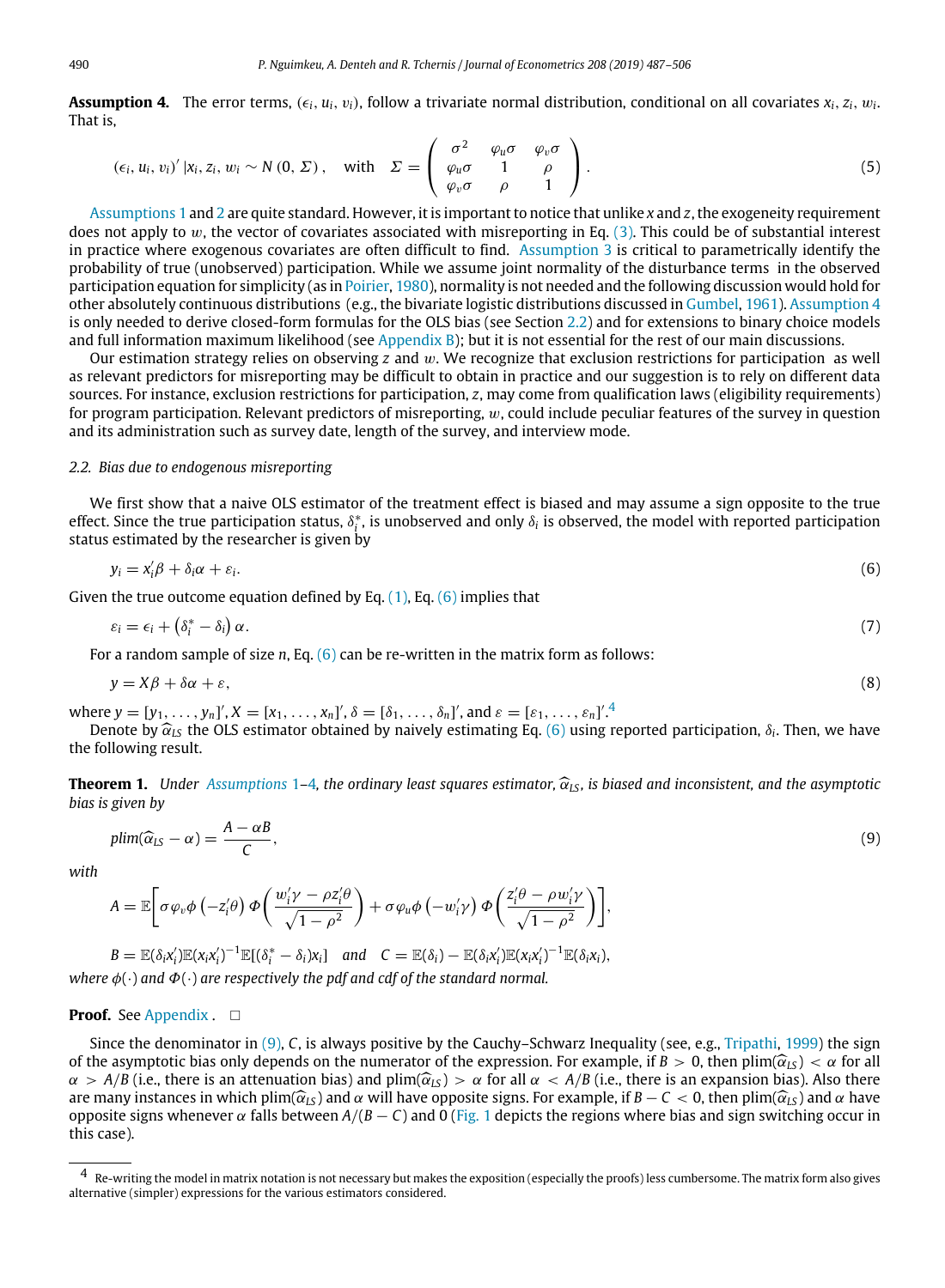

**Fig. 1.** Illustration of the OLS bias.

<span id="page-4-0"></span>Note that sign-switching can occur even when participation is exogenous. Without loss of generality, consider the case of exogenous participation (i.e.  $\varphi_v = 0$ ). The sign-switching result depicted in [Fig. 1](#page-4-0) follows if (i)  $A > 0$ , (ii)  $B - C < 0$ , and (iii)  $A/(B - C) < \alpha < 0$ . Condition (i) holds if misreporting is endogenous and the disturbance terms in Eqs. [\(1\)](#page-2-8) and ([3](#page-2-3)) are positively correlated ( $\varphi_u > 0$ ). Thus, the size of the sign-switching region depends on how large the ratio  $A/(B - C)$  is in general. In particular, in our example, the size of the sign-switching region increases with the rate of false negatives and the variance of the error term in the outcome equation and decreases with the rate of true participation, ceteris paribus. We provide evidence on the sign-switching region and these relationships in our Monte Carlo study in Section [4.](#page-7-0)

The above discussion shows that the bias related to misreporting is not merely an attenuation bias as found in many other studies (e.g., [Aigner,](#page-18-0) [1973;](#page-18-0) [Black et al.,](#page-18-11) [2000](#page-18-11); [Lewbel](#page-18-1), [2007](#page-18-1)). Under endogenous misreporting, the estimated treatment effect can assume an opposite sign, yielding misleading policy prescriptions. This sign reversal phenomenon would generally occur when misreporting is significant, and the direction of its correlation with the outcome is opposite to the direction of the treatment effect. For example, in the SNAP participation and obesity relationship, much empirical work has relied on self-reported participation and have found a positive or no effect on obesity. However, if people who are overweight are also more likely to correctly report participation (i.e., *A* positive) and since, as mentioned above, misreporting in SNAP is very severe in the data ( i.e.,  $B - C$  is negative and small in magnitude) then we could observe a positive relationship between SNAP participation and obesity (i.e. plim $\hat{\alpha}_{IS} > 0$ ) even if the true effect is negative (i.e.  $\alpha < 0$ ).

In the next section, we provide an estimation strategy that allows consistent estimation of the treatment effect, α. We first examine how well an IV estimation strategy would perform in our framework.

#### *2.3. IV estimator under endogenous misreporting*

<span id="page-4-2"></span>The misreporting mechanism described above shows that in Eq. ([6](#page-3-1)), the regressor,  $\delta_i$ , is correlated with the error term  $\varepsilon_i$ as implied by Eq. [\(7\)](#page-3-4). Thus, Eq. ([1\)](#page-2-8) can be seen as a regression with an endogenous binary regressor, even if true participation is exogenous and only misreporting is endogenous. So it may be tempting to suppose that if an instrument is present, then a standard IV estimator will address the issue raised in our framework. Here, we show that this is not the case.

Suppose we have access to a valid instrumental variable,  $z_i$ , such that  $\mathbb{E}[z_i \varepsilon_i] = 0$  and  $Cov(z_i, \delta_i) \neq 0$ , and assume, for simplicity, that  $z_i$  is a scalar so that  $\alpha$  is just identified. Then the (simple) instrumental variable estimator is given by

$$
\widehat{\alpha}_{IV}=(z'M\delta)^{-1}z'My,
$$

where  $M = I - X(X'X)^{-1}X'$  is the orthogonal projection matrix onto the null space of *X*.

We can show using the same reasoning as above that,

<span id="page-4-1"></span>
$$
\text{plim}(\widehat{\alpha}_{IV}) = \frac{\mathbb{E}(z_i \delta_i^*) - \mathbb{E}(z_i x_i') \mathbb{E}(x_i x_i')^{-1} \mathbb{E}(x_i \delta_i^*)}{\mathbb{E}(z_i \delta_i) - \mathbb{E}(z_i x_i') \mathbb{E}(x_i x_i')^{-1} \mathbb{E}[x_i \delta_i]} \alpha.
$$
\n(10)

Thus, the IV estimator of  $\alpha$  is inconsistent, and we cannot sign the bias in general. However, in the special case where misreporting is uncorrelated with true participation and the other covariates, it can be shown that,

$$
\text{plim}(\widehat{\alpha}_W) = \frac{\alpha}{\mathbb{E}[d_i]} = \frac{\alpha}{\Pr[d_i = 1]}, \quad \text{so that} \quad |\text{plim}(\widehat{\alpha}_W)| > |\alpha|.
$$

Hence, in this specific scenario, the IV estimator is upwardly biased. This result is similar to those obtained by [Black](#page-18-11) [et al.](#page-18-11) ([2000\)](#page-18-11), (see also [Frazis and Loewenstein,](#page-18-17) [2003](#page-18-17); [Brachet,](#page-18-6) [2008\)](#page-18-6). The finding that the IV estimator is inconsistent is not new, given the results of the above authors and others. However, [Black et al.](#page-18-11) ([2000\)](#page-18-11) showed that the IV estimator yields an expansion bias, which corresponds to the special case of exogenous measurement errors. By contrast, as suggested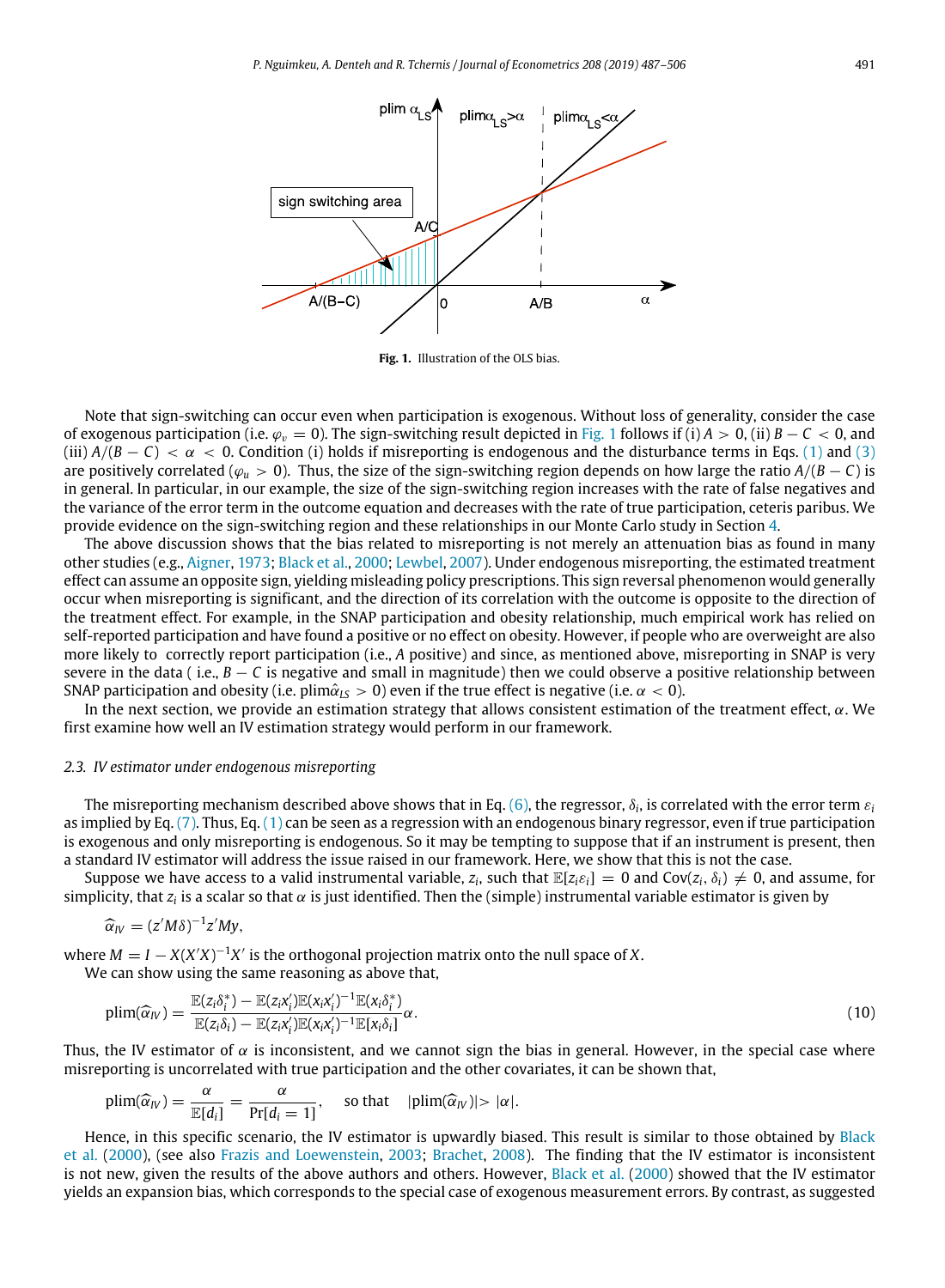by Eq.([10](#page-4-1)), the sign of the IV bias is not obvious when misreporting is endogenous, and our simulations show that the ensuing bias can take either direction (i.e., expansion or attenuation).

We now present an estimation procedure that delivers consistent and asymptotically normal estimates for the treatment effect, α.

# **3. The proposed estimator**

<span id="page-5-0"></span>Recall that our objective is to estimate  $\alpha$  in the outcome equation ([1](#page-2-8)), where true (and possibly endogenous) participation status, δ ∗ *i* , is unobserved, but only a possibly misreported (and possibly endogenous) participation status, δ*<sup>i</sup>* , is observed. The proposed estimation strategy proceeds in the following two steps.

- Step 1: With the joint distribution of  $u_i$  and  $v_i$  given by  $F_{u,v}(u, v, \rho)$ , use the partial observability probit model given by Eq. ([4](#page-2-9)) to estimate the parameter vectors θ and γ . Then, compute the predicted probability for person *i*'s true participation status as  $\delta_i^* = \Phi(z_i^{\prime} \theta)$ .
- Step 2: Estimate Eq. ([1](#page-2-8)) by substituting  $\delta_i^*$  for  $\delta_i^*$ . Assuming correct model specification and distribution of the error terms, the resulting two-step estimator of  $\alpha$  is consistent. Moreover, with standard regularity assumptions, this estimator is asymptotically normal.

## *3.1. First step estimation*

Following [Poirier](#page-19-4) ([1980\)](#page-19-4), the parameters  $\gamma$ ,  $\theta$  and  $\rho$  can be jointly estimated from the joint distribution of the error terms using the binary choice model defined by

$$
Pr[\delta_i = 1 | w_i, z_i] = Pr[-u_i \le w'_i \gamma, -v_i \le z'_i \theta] = F_{u,v}(w'_i \gamma, z'_i \theta, \rho) = P_i(\gamma, \theta, \rho).
$$

The log-likelihood function of this model is given by

$$
L_n(\gamma,\theta,\rho)=\sum_{i=1}^n\delta_i\ln P_i(\gamma,\theta,\rho)+(1-\delta_i)\ln(1-P_i(\gamma,\theta,\rho)).
$$

Assuming correct distributions, the maximum likelihood estimator of the vector of parameters ( $\gamma$ ,  $\theta$ ,  $\rho$ ) is consistent and asymptotically normal, and the covariance matrix consistently estimated with the inverse of the information matrix. In particular, for the parameter  $\theta$ , the MLE  $\hat{\theta}$  is consistent and asymptotically normal, i.e.,

$$
\hat{\theta} \stackrel{p}{\longrightarrow} \theta
$$
 and  $\sqrt{n}(\hat{\theta} - \theta) \stackrel{d}{\longrightarrow} N(0, V_{\theta}),$ 

where the asymptotic variance of  $\hat{\theta}$  is obtained from the information matrix equality as

$$
V_{\theta} = \left\{ \mathbb{E} \left[ \frac{1}{P_i (1 - P_i)} \frac{\partial P_i}{\partial \theta} \frac{\partial P_i}{\partial \theta'} \right] \right\}^{-1}.
$$
\n(11)

From this expression, a consistent estimator for the variance matrix can be obtained as

$$
\widehat{V}_{\theta} = \left[ \frac{1}{n} \sum_{i=1}^{n} \frac{1}{\widehat{P}_{i} (1 - \widehat{P}_{i})} \frac{\partial \widehat{P}_{i}}{\partial \theta} \frac{\partial \widehat{P}_{i}}{\partial \theta'} \right]^{-1},
$$
\n(12)

where  $\widehat P_i=P_i(\hat\gamma,\hat\theta,\hat\rho)=F_{u,v}\left(w_i'\hat\gamma,z_i'\hat\theta,\hat\rho\right)$ . For the normal case, the gradient takes a fairly simple form

$$
\frac{\partial \widehat{P}_i}{\partial \theta} = \phi(z_i'\hat{\theta})\Phi\left(\frac{w_i'\hat{\gamma} - \hat{\rho}z_i'\hat{\theta}}{\sqrt{1 - \hat{\rho}^2}}\right)z_i.
$$

Since this first-step is a maximum likelihood, parametric identification of  $(\theta, \gamma, \rho)$  can be discussed in terms of nonsingularity of the corresponding information matrix [\(Rothenberg,](#page-19-6) [1971](#page-19-6)). This means perfect multicollinearity needs to be ruled out, implying that both w*<sup>i</sup>* and *z<sup>i</sup>* should satisfy the standard rank conditions as a basic requirement. Also, as we explained earlier, a single exclusion restriction between  $w_i$  and  $z_i$  (i.e., at least one covariate in  $z_i$  should not be relevant in  $w_i$ , or vice-versa) is sufficient to identify all the first step parameters locally [\(Poirier,](#page-19-4) [1980](#page-19-4)).<sup>[5](#page-5-1)</sup> Also, notice that only the (correct) specification of the marginal distribution of  $v$  is necessary for the parametric identification and estimation of the model in the second step. If the distribution of *u* or the joint distribution of (*u*, v) are unknown, then one may still obtain a consistent estimator of  $\theta$  in the first step by using a semiparametric approach such as the series expansion of the joint PDF of (*u*, v) proposed by [Gallant and Nychka](#page-18-27) [\(1987](#page-18-27)) or the single equation multiple index model described in [Ichimura and Lee](#page-18-28) ([1991](#page-18-28)).

<span id="page-5-1"></span><sup>5</sup> Essentially, identification implies much stronger conditions than the standard rank condition for linear IV since it requires that participation and hence the (nonlinear) relationship between true treatment and instruments be fully parameterized and correctly specified.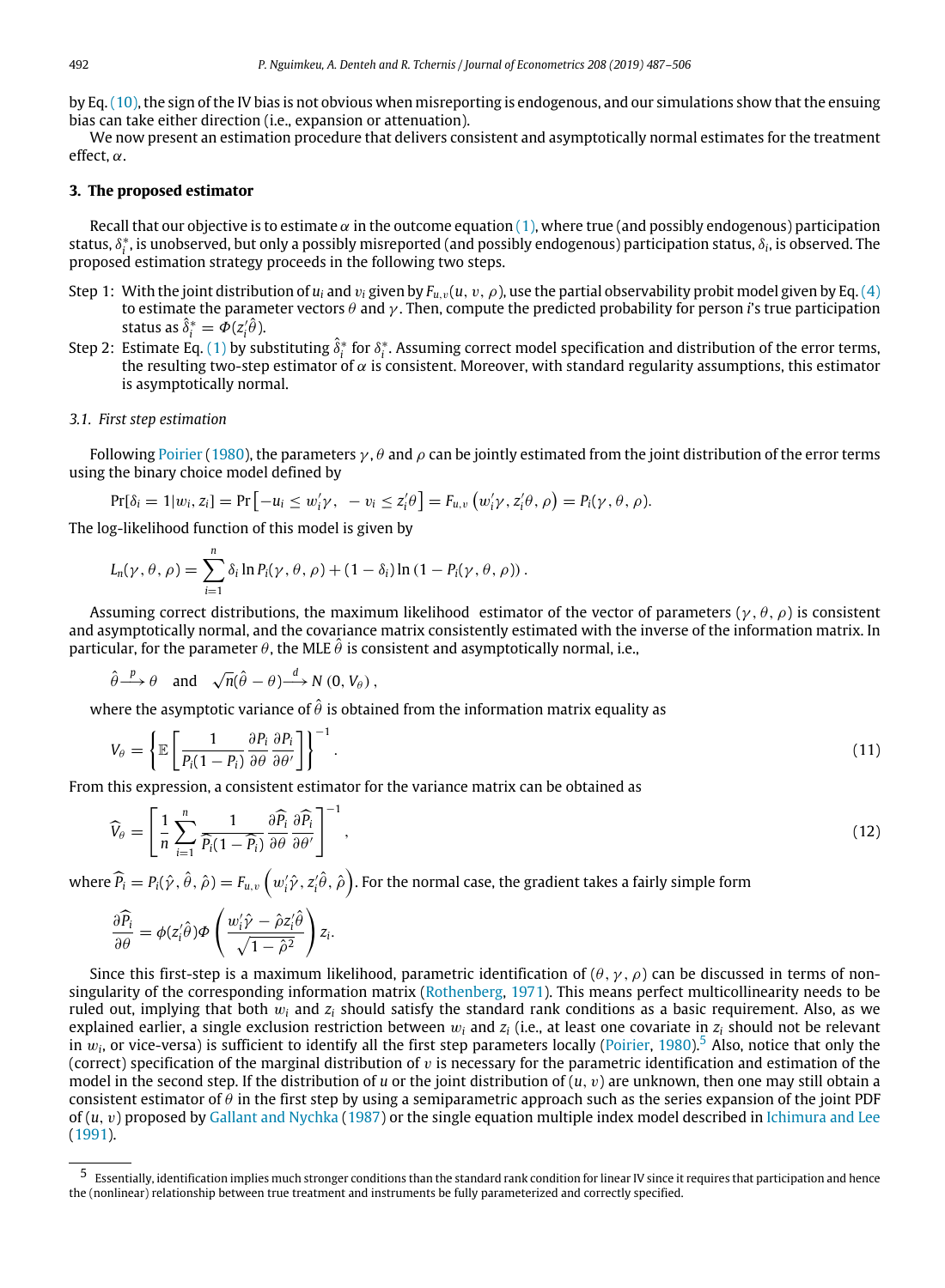### *3.2. Second step estimation*

In the second step, we compute the predicted values of true unobserved participation  $\delta_i^*$ , given by  $\delta_i^* = \Phi(z_i^j \theta)$ , which are used in lieu of  $\delta_i^*$  to estimate the parameters of the new model given by

$$
y_i = x_i' \beta + \hat{\delta}_i^* \alpha + \eta_i. \tag{13}
$$

Using the same approach as above, the second step estimator is obtained as

<span id="page-6-0"></span>
$$
\begin{split} \widehat{\alpha}_{2S} &= (\widehat{\delta}^{*'} M \widehat{\delta}^{*})^{-1} \widehat{\delta}^{*'} M y \\ &= \frac{\sum_{i=1}^{n} \Phi(z_{i}' \widehat{\theta}) y_{i} - \sum_{i=1}^{n} \Phi(z_{i}' \widehat{\theta}) x_{i}' \left[\sum_{i=1}^{n} x_{i} x_{i}'\right]^{-1} \sum_{i=1}^{n} x_{i} y_{i}}{\sum_{i=1}^{n} \Phi(z_{i}' \widehat{\theta})^{2} - \sum_{i=1}^{n} \Phi(z_{i}' \widehat{\theta}) x_{i}' \left[\sum_{i=1}^{n} x_{i} x_{i}'\right]^{-1} \sum_{i=1}^{n} x_{i} \Phi(z_{i}' \widehat{\theta})} \end{split} \tag{14}
$$

<span id="page-6-1"></span>We have the following consistency result.

**Theorem 2.** *Under [Assumptions](#page-2-4)* [1](#page-2-4)–[3](#page-2-6), the two-step estimator is consistent for  $\alpha$ , that is,  $\hat{\alpha}_{2S} \rightarrow \alpha$ .

## **Proof.** See [Appendix](#page-12-1) . □

Notice that only the component  $\hat{\theta}$  of the parameter vector is used at this second stage to predict the true unobserved participation status. The other components,  $\hat{y}$  and  $\hat{\rho}$  are only used in the computation of the asymptotic variance estimator, as described below. In this second step, exclusion restriction is not strictly needed for identification as long as nonlinearity in the marginal distribution of  $v_i$  is assumed.

We have the following asymptotic normality result.

<span id="page-6-2"></span>**Theorem 3.** *Under the model assumptions the two-step estimator is asymptotically normal, i.e.,*

$$
\sqrt{n}(\widehat{\alpha}_{2S}-\alpha) \stackrel{d}{\longrightarrow} N(0,\sigma_{\alpha}^2),
$$

*with*

$$
\sigma_{\alpha}^2 = \frac{\alpha^2 \mathbb{E}[A_i(\theta)\phi(z_i'\theta)z_i']V(\hat{\theta})\mathbb{E}[z_i\phi(z_i'\theta)A_i(\theta)]}{\mathbb{E}[A_i^2(\theta)]^2} + \frac{\alpha^2 \mathbb{E}[A_i^2(\theta)\phi(z_i'\theta)(1-\phi(z_i'\theta))]}{\mathbb{E}[A_i^2(\theta)]^2} + \frac{\sigma^2}{\mathbb{E}[A_i^2(\theta)]}
$$

*where*

$$
\Lambda_i(\theta) = \Phi(z'_i\theta) - \mathbb{E}\left[\Phi(z'_i\theta)x'_i\right]\mathbb{E}[x_ix'_i]^{-1}x_i
$$

## **Proof.** See [Appendix](#page-12-1) . □

This result is an application of the central limit theorem in the context of two-step estimators and is useful for our procedure to be readily usable for parametric inference. An expression for the variance estimator  $\hat{\sigma}_{\alpha}^2$  of  $\sigma_{\alpha}^2$  is given in the Annondix. However, this variance is quite involved and can be difficult to estim [Appendix](#page-12-1) . However, this variance is quite involved and can be difficult to estimate. In practice, a simpler approach to evaluate the precision of  $\hat{\alpha}_{2s}$  and make inference about the treatment effect  $\alpha$  is to use a bootstrap.

In sum, the outcome equation requires true participation status,  $\delta^*$ , which is unobserved to the econometrician. Given the observed participation,  $\delta$ , the first step in our estimation procedure amounts to a partial observability probit analysis on the indicator variable  $\delta$  using both *z* and w, which are respectively the instrumental variables driving true participation and the covariates related to misreporting. The result of this analysis is an estimator,  $\hat{\theta}$ , of  $\theta$ , the coefficient of *z*, which allows constructing a proxy  $\delta^*$  for truly being a participant. By construction, this proxy is purged from both endogeneity and misreporting, and is then used in lieu of  $\delta^*$  in the outcome equation of interest to derive a consistent treatment effect estimator. The estimate  $\hat{\theta}$  obtained from the first step can then be used along with the other model estimates to compute a consistent variance estimator for the treatment effect estimator.

A natural alternative to our two-step procedure is to estimate our model equations jointly via maximum likelihood (ML). Under appropriate assumptions, the ML procedures yield more efficient estimators and asymptotically correct estimates of standard errors. Unfortunately, in many situations, due to sample size and other considerations, the ML estimation can be both computationally complex and costly to implement, which may limit its use. For example, the correlations between the outcome equation error and the participation and reporting equations errors,  $\varphi_u$  and  $\varphi_v$ , might not be strongly identified, resulting in a likelihood function with ridges or multiple local maxima. Also, in some applications, the researcher may be reluctant to hypothesize a specific joint distribution between the random errors of the observed participation and the outcome as is required by maximum likelihood. In the [Appendix](#page-12-1) , we briefly discuss the ML estimation of this model under the assumption of joint (trivariate) normality of the errors. In the same vein, we also briefly discuss how our method can be extended to the case of binary outcomes.

While this framework focuses on one-sided misreporting (i.e., only false negatives or false positives) which may be more appealing in specific contexts (e.g., when studying scenarios of participation in risky behavior or activities associated with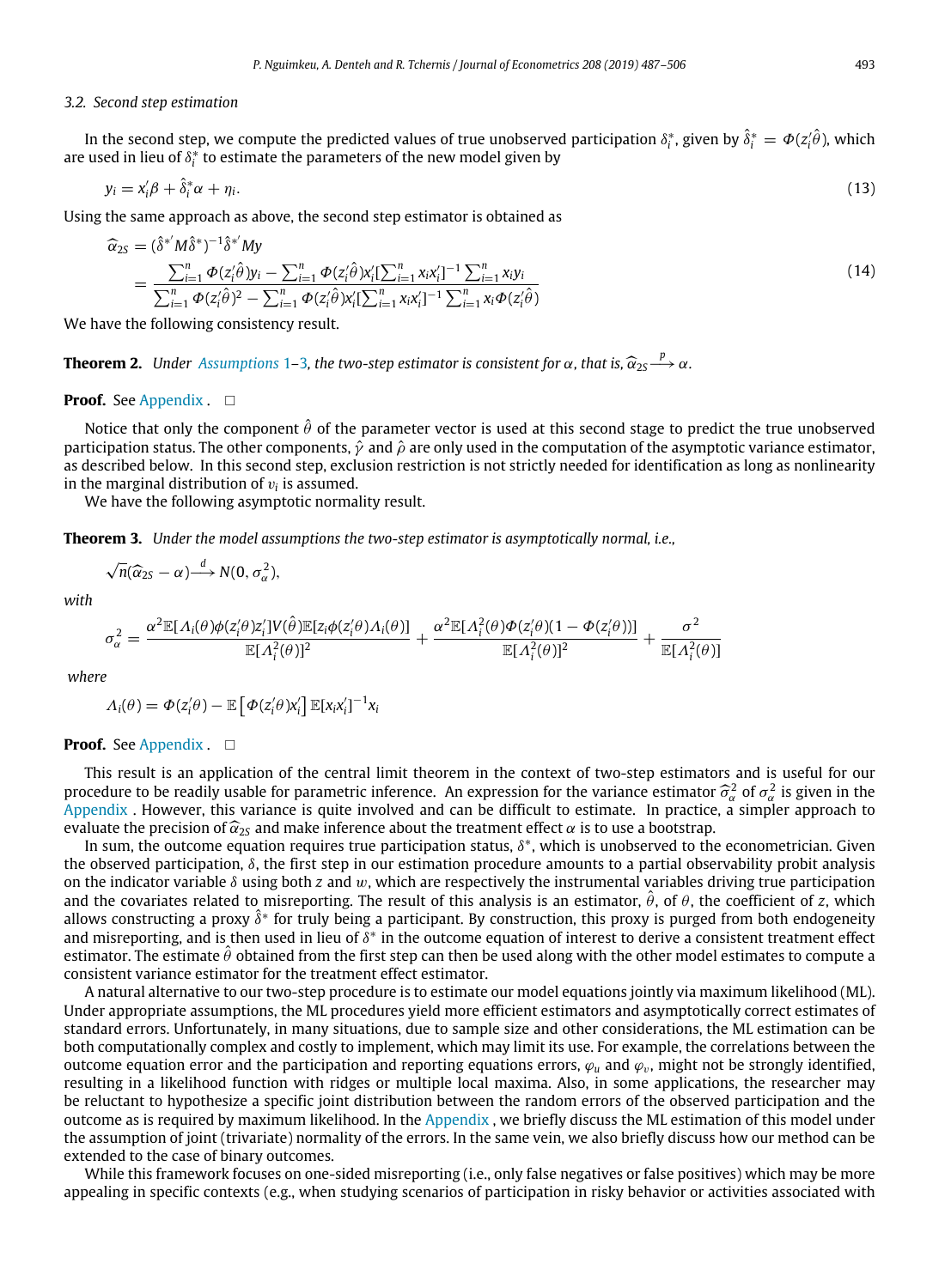stigma), a more general framework should account for misreporting in both directions (i.e., both false negatives and false positives). In the following section, we provide Monte Carlo simulations results on the performance of our estimator for both the one-sided case and the case where there is a small amount of misclassification in the other direction.<sup>[6](#page-7-1)</sup>

# **4. Monte Carlo simulations**

<span id="page-7-0"></span>This section presents the results of Monte Carlo simulations comparing the proposed two-step estimator (2S) with OLS and IV estimators. Our goal is to consistently estimate  $\alpha$ , the (conditional) average treatment effect of participation,  $\delta^*$ , on an outcome, *y*, given by Eq. ([1\)](#page-2-8). However, since true participation is unobserved, our task reduces to use the proposed method to estimate  $\alpha$  from Eq. ([6](#page-3-1)) under the assumption that observed (misclassified) participation,  $\delta$ , arises according to the process described by Eq.  $(4)$ , which focuses on false negatives. In the simulations, we also consider a slight departure from Eq.  $(4)$  $(4)$  $(4)$ and allow for small amounts of false positives as described below.

## *4.1. Simulation setup*

The  $\,$ baseline data generating process is simulated as follows. The true treatment indicator,  $\delta_i^*$ , is given by

 $\delta_i^* = \mathbf{1}(\theta_0 + \theta_1 z_i + v_i \ge 0)$ , where  $z_i \sim N(0, 1)$ ,  $\theta_0 = 0.1$ ,  $\theta_1 = 1$ .

The outcome equation *y<sup>i</sup>* is given by

$$
y_i = \beta_0 + x_i \beta_1 + \delta_i^* \alpha + \epsilon_i
$$
 where  $x_i \sim N(0, 1)$   $\beta_0 = \beta_1 = 1$ ,  $\alpha = -0.2$ .

Note that  $\alpha = -0.2$  is the true population treatment effect we seek to estimate. The econometrician only observes an error-ridden treatment indicator,  $\delta_{i}$ , defined by

$$
\delta_i = \delta_i^* \mathbf{1} \left( \gamma_0 + \gamma_1 w_i + u_i \geq c \right) + \left( 1 - \delta_i^* \right) \mathbf{1} \left( \zeta_i < b \right),
$$

where  $w_i$  ∼ *N*(0, 1),  $\gamma_0$  = 0.01,  $\gamma_1$  = 2, and *b* ∈ [0, 1).

The parameter *c* is the threshold that determines the proportion of false negatives in the sample.<sup>[7](#page-7-2)</sup> The disturbance term, ζ*<sup>i</sup>* , is drawn from a uniform (0, 1) distribution independently from *z<sup>i</sup>* and v*<sup>i</sup>* so that the parameter *b* corresponds to the rate of false positives. For example, when  $b = 0$  (baseline case), the observed treatment indicator is given by  $\delta_i = \delta_i^* \mathbf{1} (\gamma_0 + \gamma_1 w_i + u_i \geq c)$  which only allows for false negatives as given by Eq. [\(4](#page-2-9)). However, when  $b > 0$ , the observed treatment indicator allows for both false negatives and a  $(100 \times b)$ % rate of false positives.

The disturbances  $\epsilon_i$ ,  $u_i$  and  $v_i$  are drawn from a trivariate distribution given by

$$
(\epsilon_i, u_i, v_i) \sim \text{IID}(0, \Sigma), \quad \text{where} \quad \Sigma = \begin{pmatrix} \sigma^2 & \varphi_u \sigma & \varphi_v \sigma \\ \varphi_u \sigma & 1 & \rho \\ \varphi_v \sigma & \rho & 1 \end{pmatrix}, \quad \sigma = 1.
$$

The baseline results assume joint normality although we consider non-normal distributions as well. The values of the parameters  $\varphi_v$  and  $\varphi_u$ , which are the correlations of the outcome equation error term with participation and misreporting equation disturbance terms, respectively, are varied in the simulations to examine how various degrees of the endogeneity of participation and misreporting with respect to the outcome impact the results. We also allow  $\rho$ , the correlation between participation and misreporting to vary. We estimate the treatment effect  $\alpha$  and the associated bias using the naive OLS approach,  $\hat{\alpha}_{LS}$ , and the proposed two-step approach,  $\hat{\alpha}_{25}$ . We also estimate the instrumental variable estimators  $\hat{\alpha}_{N1}$  and  $\hat{\alpha}_{IV2}$  using *z* and [*z*, *w*] as instruments, respectively.

# *4.2. Simulation results*

We report simulation results averaged over 1000 replications each with sample size 5000 for different levels of false negatives – 0%, 5%, 10%, 20%, 40% – for  $\rho \in \{0, 0.3\}$ ,  $\varphi_u \in \{0, 0.2, 0.8\}$  and  $\varphi_v \in \{-0.3, 0, 0.3\}$ . These results are first presented for  $b = 0$  (i.e., 0% false positives) and, subsequently, also for  $b \in \{0.01, 0.05, 0.1\}$  (i.e., 1%, 5% and 10% false positives). Thus, no misreporting corresponds to the case of 0% false negatives and false positives. The cases of exogenous participation and exogenous misreporting correspond to  $\varphi_u = \varphi_v = 0$ . [Table 1](#page-8-0) presents the results of the Monte Carlo simulations for OLS, IVs, and the proposed two-step (2S) estimators when the errors are jointly normal, the false positive rate is 0%, and  $\rho = 0.3$ . We report both the OLS estimates using the true treatment indicator,  $\delta_i^*$  (OLS-T) and the observed treatment indicator δ<sub>i</sub> (OLS-O). Although δ $^*_i$  is unobserved to the econometrician, the OLS-T estimates provide a theoretical benchmark for the estimates obtained using the misclassified  $\delta_{\rm i}$ . We also report both the IV estimates using  $z$  as an instrument (IV-1) and those using  $[z, w]$  as instruments (IV-2). The proposed estimator is denoted (2S) in the tables.

<span id="page-7-1"></span><sup>6</sup> Extending this framework to the two-sided endogenous misreporting case is not straightforward. It would require at least two sets of excluded covariates, that is,  $w_1$  and  $w_2$ , each associated with one of the misreporting directions, and possibly other additional functional form/distributional assumptions for identification.

<span id="page-7-2"></span><sup>7</sup> By appropriately choosing the value of *c*, one can simulate varying rates of misreporting.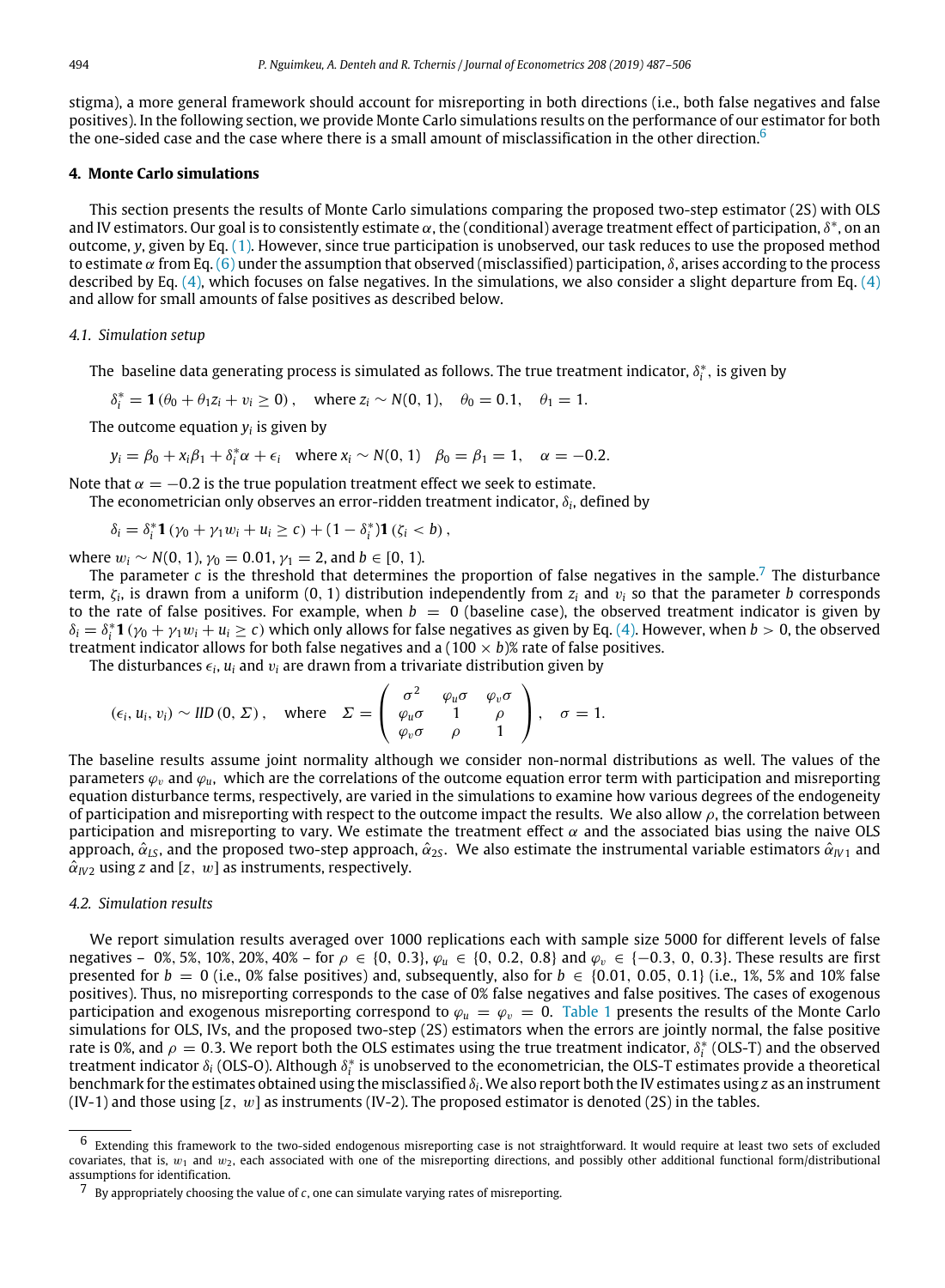<span id="page-8-0"></span>

| Table 1                  |  |
|--------------------------|--|
| Monte Carlo simulations. |  |

| False     |              |              | OLS-T     | OLS-O     | $IV-1$    | $IV-2$    | 2S        |
|-----------|--------------|--------------|-----------|-----------|-----------|-----------|-----------|
| Negatives | $\varphi_u$  | $\varphi_v$  |           |           | [x, z]    | [x, z, w] |           |
|           |              | $-0.3$       | $-0.5523$ | $-0.5523$ | $-0.2006$ | $-0.2003$ | $-0.1998$ |
|           | $\pmb{0}$    | $\bf{0}$     | $-0.1997$ | $-0.1997$ | $-0.2014$ | $-0.2013$ | $-0.2009$ |
|           |              | 0.3          | 0.1519    | 0.1519    | $-0.1951$ | $-0.1954$ | $-0.1963$ |
|           |              | $-0.3$       | $-0.5524$ | $-0.5524$ | $-0.2036$ | $-0.2033$ | $-0.2030$ |
| 0%        | 0.2          | $\bf{0}$     | $-0.2021$ | $-0.2021$ | $-0.2011$ | $-0.2012$ | $-0.1999$ |
|           |              | 0.3          | 0.1508    | 0.1508    | $-0.1983$ | $-0.1986$ | $-0.1972$ |
|           |              | $-0.3$       | $-0.5507$ | $-0.5507$ | $-0.1991$ | $-0.1988$ | $-0.1980$ |
|           | 0.8          | $\mathbf{0}$ | $-0.1994$ | $-0.1994$ | $-0.2003$ | $-0.2003$ | $-0.1993$ |
|           |              | 0.3          | 0.1523    | 0.1523    | $-0.1985$ | $-0.1987$ | $-0.1962$ |
|           |              | $-0.3$       | $-0.5499$ | $-0.5066$ | $-0.2041$ | $-0.2152$ | $-0.1997$ |
|           | $\pmb{0}$    | $\bf{0}$     | $-0.1987$ | $-0.1834$ | $-0.2018$ | $-0.2127$ | $-0.1980$ |
|           |              | 0.3          | 0.1504    | 0.1357    | $-0.2069$ | $-0.2188$ | $-0.2012$ |
|           |              | $-0.3$       | $-0.5513$ | $-0.4827$ | $-0.2061$ | $-0.2166$ | $-0.2001$ |
| 5%        | 0.2          | $\mathbf 0$  | $-0.2008$ | $-0.1611$ | $-0.2063$ | $-0.2168$ | $-0.2009$ |
|           |              | 0.3          | 0.1513    | 0.1615    | $-0.2054$ | $-0.2167$ | $-0.2009$ |
|           |              | $-0.3$       | $-0.5506$ | $-0.4072$ | $-0.2044$ | $-0.2158$ | $-0.2013$ |
|           | 0.8          | 0            | $-0.1993$ | $-0.0844$ | $-0.2039$ | $-0.2160$ | $-0.2007$ |
|           |              | 0.3          | 0.1516    | 0.2371    | $-0.2036$ | $-0.2146$ | $-0.2003$ |
|           |              | $-0.3$       | $-0.5515$ | $-0.4649$ | $-0.1949$ | $-0.2345$ | $-0.2000$ |
|           | $\mathbf{0}$ | $\bf{0}$     | $-0.2013$ | $-0.1715$ | $-0.1936$ | $-0.2319$ | $-0.1991$ |
|           |              | 0.3          | 0.1524    | 0.1250    | $-0.1922$ | $-0.2323$ | $-0.1992$ |
|           |              | $-0.3$       | $-0.5499$ | $-0.4203$ | $-0.1960$ | $-0.2350$ | $-0.2008$ |
| 10%       | 0.2          | $\mathbf{0}$ | $-0.1989$ | $-0.1266$ | $-0.1942$ | $-0.2305$ | $-0.1973$ |
|           |              | 0.3          | 0.1518    | 0.1677    | $-0.1952$ | $-0.2339$ | $-0.1995$ |
|           |              | $-0.3$       | $-0.5513$ | $-0.2916$ | $-0.1953$ | $-0.2340$ | $-0.1998$ |
|           | 0.8          | $\bf{0}$     | $-0.1986$ | 0.0053    | $-0.1936$ | $-0.2331$ | $-0.1978$ |
|           |              | 0.3          | 0.1514    | 0.2987    | $-0.1937$ | $-0.2350$ | $-0.2005$ |
|           |              | $-0.3$       | $-0.5508$ | $-0.4065$ | $-0.1674$ | $-0.2668$ | $-0.1984$ |
|           | $\pmb{0}$    | $\bf{0}$     | $-0.1990$ | $-0.1496$ | $-0.1681$ | $-0.2666$ | $-0.1989$ |
|           |              | 0.3          | 0.1501    | 0.1050    | $-0.1690$ | $-0.2681$ | $-0.2002$ |
|           |              | $-0.3$       | $-0.5518$ | $-0.3421$ | $-0.1733$ | $-0.2728$ | $-0.2036$ |
| 20%       | 0.2          | $\mathbf{0}$ | $-0.2004$ | $-0.0858$ | $-0.1690$ | $-0.2665$ | $-0.1992$ |
|           |              | 0.3          | 0.1498    | 0.1693    | $-0.1730$ | $-0.2743$ | $-0.2026$ |
|           |              | $-0.5$       | $-0.5511$ | $-0.1443$ | $-0.1690$ | $-0.2679$ | $-0.1988$ |
|           | 0.8          | $\bf{0}$     | $-0.2015$ | 0.1097    | $-0.1675$ | $-0.2668$ | $-0.1990$ |
|           |              | 0.3          | 0.1512    | 0.3680    | $-0.1709$ | $-0.2728$ | $-0.2034$ |
|           |              | $-0.3$       | $-0.5502$ | $-0.3161$ | $-0.1215$ | $-0.3740$ | $-0.1981$ |
|           | $\bf{0}$     | $\mathbf{0}$ | $-0.2008$ | $-0.1198$ | $-0.1219$ | $-0.3814$ | $-0.2027$ |
|           |              | 0.3          | 0.1506    | 0.0783    | $-0.1210$ | $-0.3746$ | $-0.1987$ |
|           |              | $-0.3$       | $-0.5501$ | $-0.2181$ | $-0.1160$ | $-0.3687$ | $-0.1963$ |
| 40%       | 0.2          | $\bf{0}$     | $-0.2015$ | $-0.0230$ | $-0.1213$ | $-0.3852$ | $-0.2041$ |
|           |              | 0.3          | 0.1507    | 0.1743    | $-0.1191$ | $-0.3788$ | $-0.2003$ |
|           |              | $-0.3$       | $-0.5509$ | 0.0675    | $-0.1207$ | $-0.3757$ | $-0.1993$ |
|           | 0.8          | 0            | $-0.2005$ | 0.2646    | $-0.1189$ | $-0.3789$ | $-0.2016$ |
|           |              | 0.3          | 0.1514    | 0.4607    | $-0.1211$ | $-0.3783$ | $-0.2000$ |
|           |              |              |           |           |           |           |           |

Notes: The true treatment effect is  $\alpha = -0.2$ . Each calibration in the Monte Carlo Design involved 1000 replications each of size 5000. We report results for five false negative rates (0%, 5%, 10%, 20%, and 40%) — the proportion of true participants who misreport their status.  $\varphi$ <sub>*n*</sub> and  $\varphi$ <sub>*u*</sub> are correlations that indicate the extents of endogeneity of participation and misreporting, respectively. The correlation between participation and misreporting is  $\rho = 0.3$ . Also, the error terms are jointly normally distributed and the false positive rate is 0%.

The naive OLS estimates using  $\delta_i$  (OLS-O) show that not only is the OLS estimator inconsistent as asserted in [Theorem 1](#page-3-5), but also yields the wrong (i.e., positive) sign, whether participation is exogenous or endogenous. Sign switching is observed at all nonzero false negative rates i.e. 5%, 10%, 20% and 40% and is more pronounced at higher values of ϕ*u*. These results persist even under the special case of exogenous misreporting ( $\varphi_u = 0$ ). The IV estimates (IV-1) and (IV-2) show that the classic IV estimator is also inconsistent and sometimes worse than the OLS, albeit keeping the correct (negative) sign.<sup>[8](#page-8-1)</sup> Interestingly, (IV-1) shows expansion biases while (IV-2) shows attenuation biases. This confirms as we explained in Section [2.3](#page-4-2), that we cannot generally sign the bias in the IV estimator when misreporting is endogenous.

In contrast, the proposed two-step estimator (2S), presented in the last column of [Table 1](#page-8-0), yields consistent estimates of the true treatment effect and by comparison, is superior to both the OLS and IV estimators under both endogenous and exogenous misreporting or participation. Also, the proposed estimator remains accurate and performs remarkably well, even when the rate of false negatives is substantially high in the data. Moreover, there is no cost in doing our procedure since the

<span id="page-8-1"></span>This is actually a better set of simulations for IV-2 because the covariate  $w_i$  can be used as an additional instrument to improve the IV. Additional simulations with w*<sup>i</sup>* being endogenous yielded worse results for this IV while the proposed estimator (2S) remained consistent.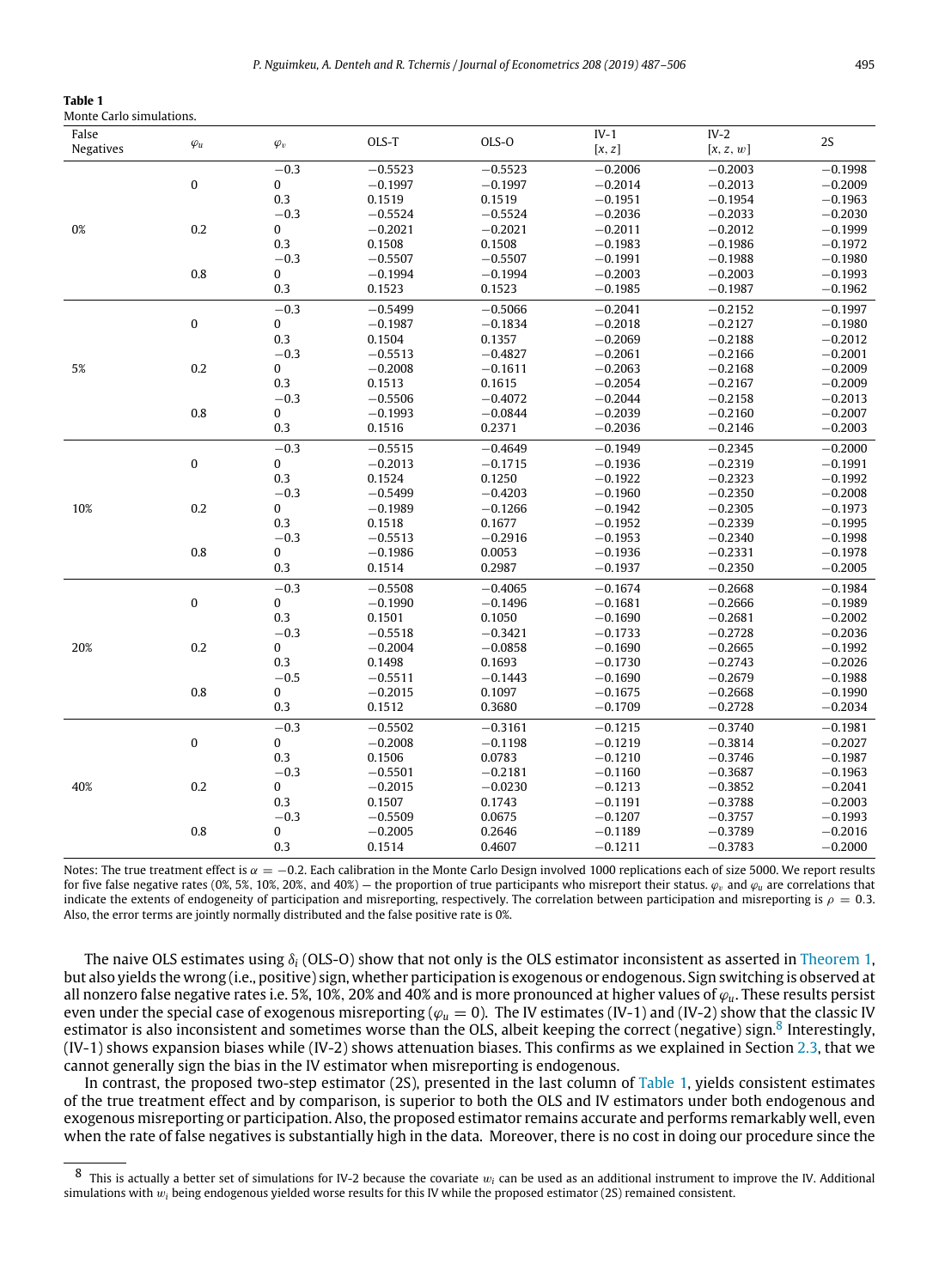#### **Table 2**

<span id="page-9-0"></span>Sensitivity of the proposed estimator to misspecification.

| False     | $\varphi_u$      | <b>Baseline</b>        | Types of misspecification of baseline<br>False positives<br>Distribution of errors |                        |                        |                        |                        |
|-----------|------------------|------------------------|------------------------------------------------------------------------------------|------------------------|------------------------|------------------------|------------------------|
|           |                  |                        |                                                                                    |                        |                        |                        |                        |
| Negatives |                  |                        | 1%                                                                                 | 5%                     | 10%                    | $\Gamma(3,1)$          | $\chi_{(1)}^2$         |
|           | $\mathbf{0}$     | $-0.2000$              | $-0.2021$                                                                          | $-0.2141$              | $-0.2291$              | $-0.2047$              | $-0.2110$              |
| 0%        | 0.2              | $-0.1970$              | $-0.2003$                                                                          | $-0.2126$              | $-0.2257$              | $-0.1971$              | $-0.2077$              |
|           | 0.8              | $-0.1981$              | $-0.2008$                                                                          | $-0.2129$              | $-0.2266$              | $-0.1967$              | $-0.2090$              |
|           | $\mathbf{0}$     | $-0.2041$              | $-0.2057$                                                                          | $-0.2191$              | $-0.2317$              | $-0.2077$              | $-0.2059$              |
| 5%        | 0.2              | $-0.1974$              | $-0.2074$                                                                          | $-0.2208$              | $-0.2312$              | $-0.1935$              | $-0.2094$              |
|           | 0.8              | $-0.1989$              | $-0.2035$                                                                          | $-0.2169$              | $-0.2320$              | $-0.1957$              | $-0.2082$              |
|           | $\Omega$         | $-0.1987$              | $-0.2029$                                                                          | $-0.2169$              | $-0.2323$              | $-0.1972$              | $-0.2051$              |
| 10%       | 0.2              | $-0.2001$              | $-0.2060$                                                                          | $-0.2207$              | $-0.2331$              | $-0.2007$              | $-0.2042$              |
|           | 0.8              | $-0.1983$              | $-0.2027$                                                                          | $-0.2171$              | $-0.2350$              | $-0.1955$              | $-0.2057$              |
|           | $\Omega$         | $-0.2018$              | $-0.2063$                                                                          | $-0.2234$              | $-0.2428$              | $-0.2013$              | $-0.2037$              |
| 20%       | 0.2              | $-0.1989$              | $-0.2056$                                                                          | $-0.2229$              | $-0.2411$              | $-0.1966$              | $-0.2064$              |
|           | 0.8              | $-0.2003$              | $-0.2036$                                                                          | $-0.2210$              | $-0.2377$              | $-0.1970$              | $-0.2073$              |
|           | $\mathbf{0}$     | $-0.1961$              | $-0.2066$                                                                          | $-0.2314$              | $-0.2652$              | $-0.1873$              | $-0.2058$              |
| 40%       | 0.2              | $-0.2000$              | $-0.2085$                                                                          | $-0.2333$              | $-0.2628$              | $-0.1977$              | $-0.2107$              |
|           | 0.8              | $-0.2009$              | $-0.2087$                                                                          | $-0.2336$              | $-0.2598$              | $-0.2004$              | $-0.2104$              |
|           |                  |                        |                                                                                    |                        |                        |                        |                        |
|           |                  |                        | Endogeneity of predictor                                                           |                        |                        | Omission of predictor  |                        |
|           |                  |                        | $corr(w, \epsilon)$                                                                | corr(w, u)             | corr(w, v)             | omitted                | omitted*               |
|           |                  |                        | $=.5$                                                                              | $=.5$                  | $=.5$                  | $\boldsymbol{w}$       | $w^2$                  |
|           | $\mathbf{0}$     | $-0.2000$              | $-0.1975$                                                                          | $-0.1975$              | $-0.1738$              | $-0.1972$              | $-0.2009$              |
| 0%        | 0.2              | $-0.1970$              | $-0.2008$                                                                          | $-0.2008$              | $-0.1765$              | $-0.2017$              | $-0.1986$              |
|           | 0.8              | $-0.1981$              | $-0.1995$                                                                          | $-0.1995$              | 0.1754                 | $-0.1980$              | $-0.1967$              |
|           | $\mathbf{0}$     | $-0.2041$              | $-0.1988$                                                                          | $-0.1988$              | $-0.1752$              | $-0.1956$              | $-0.2035$              |
| 5%        | 0.2              | $-0.1974$              | $-0.2012$                                                                          | $-0.2013$              | $-0.1773$              | $-0.1979$              | $-0.2012$              |
|           | 0.8              | $-0.1989$              | $-0.1985$                                                                          | $-0.1984$              | $-0.1743$              | $-0.1981$              | $-0.1981$              |
|           | $\mathbf{0}$     | $-0.1987$              | $-0.2017$                                                                          | $-0.2018$              | $-0.1776$              | $-0.1965$              | $-0.2001$              |
| 10%       | 0.2              | $-0.2001$              | $-0.1972$                                                                          | $-0.1973$              | $-0.1741$              | $-0.2008$              | $-0.1990$              |
|           | 0.8              | $-0.1983$              | $-0.1991$                                                                          | $-0.1992$              | $-0.1759$              | $-0.2013$              | $-0.2009$              |
|           | $\mathbf{0}$     | $-0.2018$              | $-0.1954$                                                                          | $-0.1954$              | $-0.1712$              | $-0.2004$              | $-0.1981$              |
| 20%       | 0.2              | $-0.1989$              | $-0.2008$                                                                          | $-0.2008$              | $-0.1763$              | $-0.1996$              | $-0.1997$              |
|           | 0.8              | $-0.2003$              | $-0.1988$                                                                          | $-0.1989$              | $-0.1742$              | $-0.2008$              | $-0.1990$              |
|           | $\boldsymbol{0}$ | $-0.1961$              | $-0.2003$                                                                          | $-0.2004$              | $-0.1732$              | $-0.2022$              | $-0.2027$              |
| 40%       | 0.2<br>0.8       | $-0.2000$<br>$-0.2009$ | $-0.1974$<br>$-0.2004$                                                             | $-0.1974$<br>$-0.2000$ | $-0.1705$<br>$-0.1732$ | $-0.1975$<br>$-0.1969$ | $-0.2025$<br>$-0.2037$ |

Notes: The true treatment effect is  $\alpha = -0.2$ . We fix  $\rho = \varphi_v = 0$ . Each calibration in the Monte Carlo Design involved 1000 replications each of size 5000. We report results for five false negatives rates (0%, 5%, 10%, 20%, and 40%) and false positive rates of (0%, 1%, 5%, and 10%). The correlation  $\varphi_u$  indicates the extent of endogeneity of misreporting.

 $^*$  Here, the true misreporting equation includes both  $w$  and  $w^2$ , but the estimation omits  $w^2$ .

proposed estimator remains as good as the OLS and the IV when there is 0% false negatives and participation is exogenous  $(\varphi_{v} = 0)$ . This performance is not sensitive to the choice of parameters such as the variance of the outcome equation error or the correlation between the error terms in the participation and misreporting equations (see, e.g., the results for  $\rho = 0$ in the ''Baseline'' column of [Table 2](#page-9-0)).

To further assess the robustness of our proposed estimator, we investigate its sensitivity to misspecification in a number of directions. First, we allow the reported participation to include both false negatives (as before) and a small amount of false positives. We consider false positive rates of 1%, 5%, and 10%. Second, we allow for the error terms to be non-normal. We consider both the trivariate Gamma distribution and the trivariate Chi-squared distribution as alternatives to allow more skewness and kurtosis in the distributions of error terms. $9$  Third, we allow for the misreporting equation to be misspecified by considering the case where the predictor is unavailable to the researcher (i.e., only *x* is included) or by introducing a quadratic term in w in the data generating process but which is omitted by the researcher in the estimation. Fourth, we introduce correlation between the predictors of misreporting  $w$  and the error terms in both participation and outcome equations.

[Table 2](#page-9-0) summarizes the results where  $\rho$  and  $\varphi$ , are fixed to zero (exogenous participation), and the focus is on the sensitivity to different degrees of endogeneity of misreporting  $\varphi_u$  and various rates of false negatives.<sup>[10](#page-9-2)</sup> These results show that at any false positive rate the bias increases with false negative rates. Interestingly, for small amounts of false positives,

<span id="page-9-1"></span><sup>9</sup> These multivariate distributions can be simulated using the Copulas method or the inverse transformation method as described in [Gentle](#page-18-29) ([2002](#page-18-29))

<span id="page-9-2"></span><sup>10</sup> Results for other combinations of parameter values are similar and are available upon request.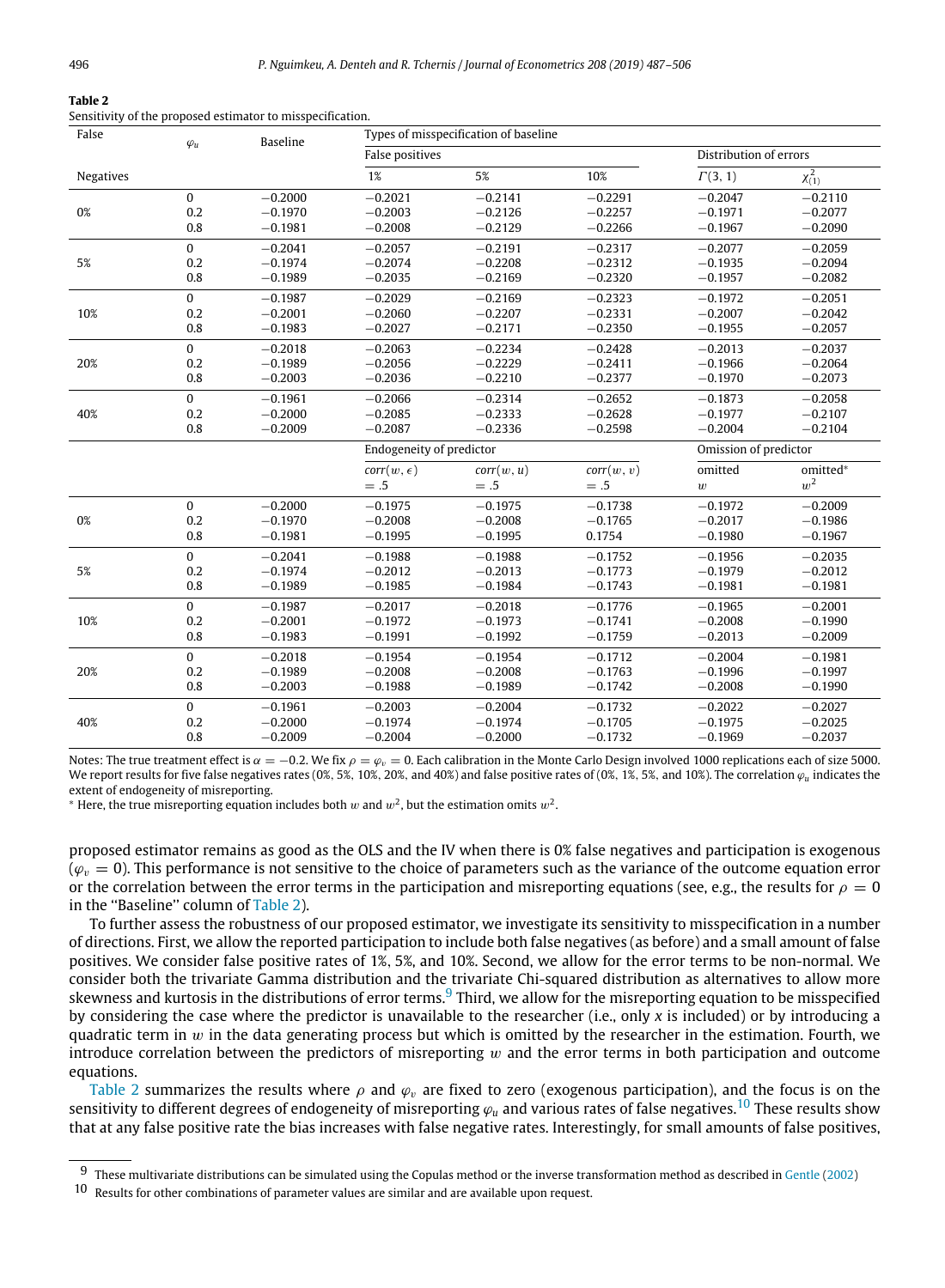| False            | $\varphi_u$                                | Sign-switching region                                                  |                                                                           |  |  |
|------------------|--------------------------------------------|------------------------------------------------------------------------|---------------------------------------------------------------------------|--|--|
| <b>Negatives</b> |                                            | $\sigma=1$                                                             | $\sigma = 4$                                                              |  |  |
| 5%               | $-0.8$<br>$-0.2$<br>$\bf{0}$<br>0.2<br>0.8 | [0, 0.2307]<br>[0, 0.0577]<br>ø<br>$[-0.0577, 0]$<br>$[-0.2307, 0]$    | [0, 0.9227]<br>[0, 0.2309]<br>Ø<br>$[-0.2309, 0]$<br>$[-0.9227, 0]$       |  |  |
| 10%              | $-0.8$<br>$-0.2$<br>$\bf{0}$<br>0.2<br>0.8 | [0, 0.4054]<br>IО.<br>0.1033<br>ø<br>$[-0.1033, 0]$<br>$[-0.4054, 0]$  | [0, 1.6216]<br>[0, 0.8368]<br>Ø<br>$[-0.8368, 0]$<br>$[-1.6216, 0]$       |  |  |
| 40%              | $-0.8$<br>$-0.2$<br>$\bf{0}$<br>0.2<br>0.8 | [0, 1.1347]<br>[0,<br>0.33991<br>Ø<br>$[-0.3399, 0]$<br>$[-1.1347, 0]$ | 5.3786]<br>[0,<br>[0,<br>1.35971<br>Ø<br>$[-1.3597, 0]$<br>$[-5.3786, 0]$ |  |  |

<span id="page-10-1"></span>

| Table 3                                                   |
|-----------------------------------------------------------|
| Intervals of $\alpha$ yielding sign-switching in the OLS. |

Notes: Results are reported for three false negatives rates (5%, 10%, and 40%). The correlation  $\varphi_u$  indicates the extent of endogeneity of misreporting;  $\varphi$ <sub>v</sub> and  $\rho$  are fixed to 0.

the proposed estimator still performs quite well, although it gets worse with higher rates of false positives. Specifically, when false positive rates range from 1% to 5%, the median value of the proposed estimator (2S) ranges between  $-0.2042$ and −0.2180 for all ranges of false negatives in our setting. The proposed estimator is robust to non-normality of the error terms and remains consistent when the true error distributions are Gamma or Chi-Squared in this setting.

When the misreporting equation is misspecified by including only the covariates from the outcome equation (i.e., only *x*) or when this equation includes a quadratic term in  $w$  that is omitted by the researcher in the estimation, the 2S estimator still performs well. Finally, the 2S estimator is robust to introducing correlations between the predictor  $w$  and both the outcome and misreporting equation errors. When  $w$  is correlated with the outcome equation or the misreporting equation errors, the 2S estimator remains consistent. However, the 2S estimator performs poorly, exhibiting an attenuation bias just like the IV-1, when w and the participation equation error are correlated. Our recommendation is to access w and *z* from different data sources to minimize the chances of having  $w$  endogenous to true participation in practice.

There are a few additional facts that are worth mentioning. On the one hand, it is not surprising that the OLS estimator only works well when there are 0% false negatives and participation is exogenous ( $\varphi$ <sub>n</sub> = 0). On the other hand, the IV estimator tends to work well for low levels of false negatives (0%–5%) but gets worse for higher false negative rates (10% and higher). As explained earlier, the sign-reversal regions for the OLS depends on the quantity *<sup>A</sup>*/(*<sup>B</sup>* − *<sup>C</sup>*) (given in [Theorem 1](#page-3-5)), which varies with  $\varphi_v$ ,  $\varphi_u$ ,  $\sigma$ , and the extent of misclassification. Even when participation is exogenous (i.e.  $\varphi_v = 0$ ), various degrees of endogeneity of misreporting (e.g., ϕ*<sup>u</sup>* ∈ {−0.8, −0.2, <sup>0</sup>, <sup>0</sup>.2, <sup>0</sup>.8,}), various sizes of the error variance (e.g.,  $\sigma \in \{1, 4\}$ ), and various rates of false negatives (e.g., 5%, 10%, 40%) yield different sign-switching regions for the OLS, as shown in [Table 3.](#page-10-1)

[Table 3](#page-10-1) shows the ranges of the true treatment effects  $\alpha$  for which the OLS estimator  $\hat{\alpha}_{LS}$  would yield the wrong (opposite) signs in our simulation design. For example, negative correlations between misreporting and outcome errors yield positive intervals of the treatment effect for which the OLS takes the wrong (negative) sign, while positive correlations between misreporting and outcome errors yield negative intervals of the true treatment effect for which the OLS takes the wrong (positive) sign. In all cases, higher levels of endogeneity of misreporting, higher rates of false positives or greater error variance in the outcome equation yield wider sign-reversal intervals. It is only when misreporting is also exogenous ( $\varphi_u = 0$ ) that the OLS keeps the same sign as the true treatment effect (albeit still biased), so that the sign-switching set is empty (see [Table 3](#page-10-1)).

Finally, [Lewbel](#page-18-1) ([2007\)](#page-18-1)'s estimator also worked well in our setting for the special cases where both participation and misreporting where exogenous. However, Lewbel's estimator displayed large biases and sign reversals under some endogeneity cases, which is not surprising since this limitation is clearly emphasized in [Lewbel](#page-18-1) ([2007](#page-18-1)). These additional results are available from the authors upon request.<sup>[11](#page-10-2)</sup>

# **5. Empirical example**

<span id="page-10-0"></span>We illustrate our proposed method with an empirical example examining the impact of SNAP on adult body mass index  $(BMI)$ .<sup>[12](#page-10-3)</sup> As mentioned in Section [1,](#page-0-6) a major difficulty in estimating SNAP's impacts is the high reporting error rates in national surveys, with false negatives being more prevalent than false positives.

<span id="page-10-2"></span> $11$  It is easy to slightly modify our set up to include the IV required by Lewbel's identification strategy. For that purpose, one can add a binary indicator in the true participation equation, since, as explained by [Lewbel](#page-18-1) ([2007](#page-18-1)), only two points of support are needed for the instrument to identify the treatment effect in the case of one-sided misreporting.

<span id="page-10-3"></span> $12$  BMI is defined as weight in kilograms divided by height in meters squared.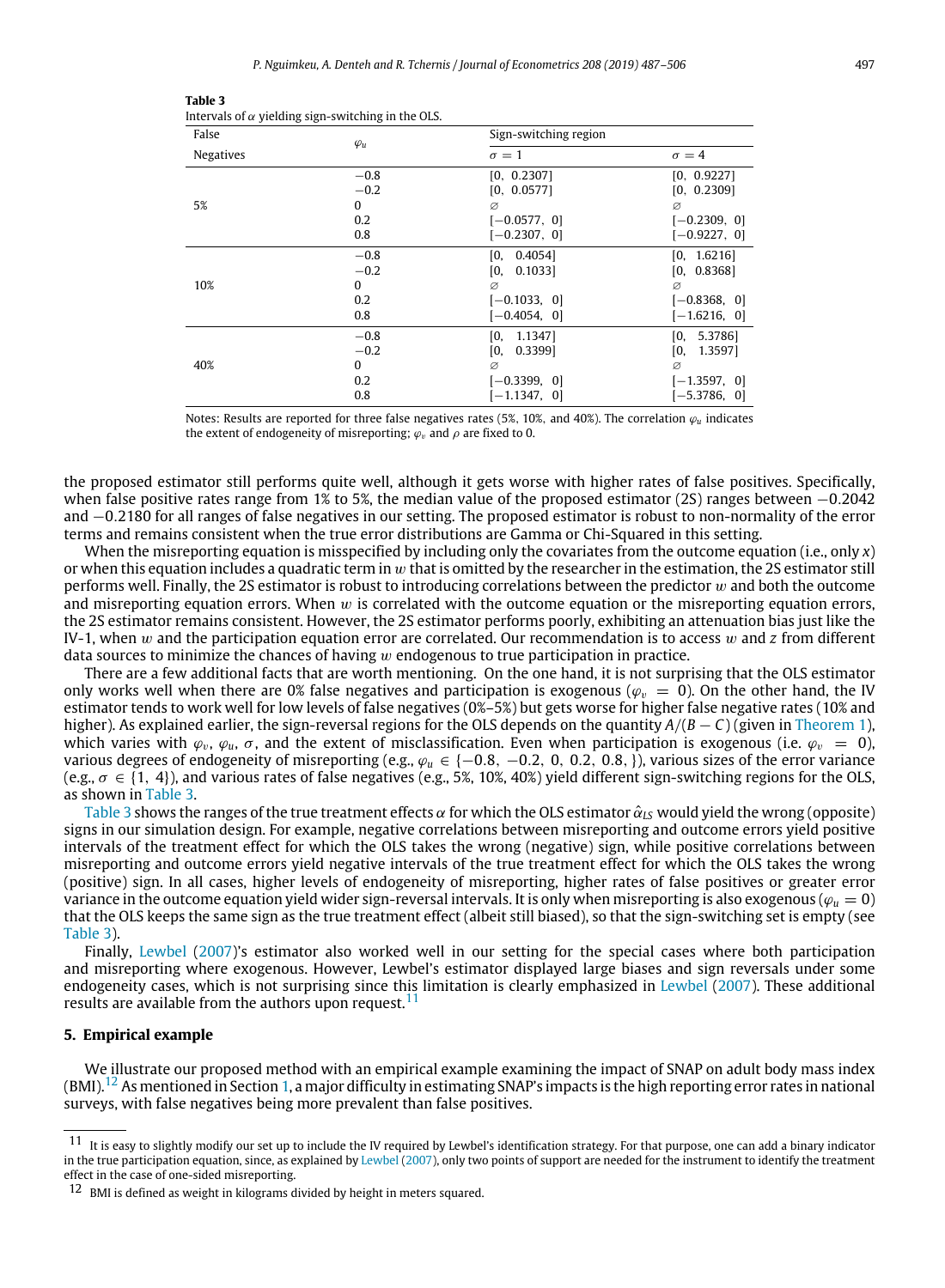#### <span id="page-11-3"></span>**Table 4**

| Summary statistics by SNAP participation status. |  |  |  |
|--------------------------------------------------|--|--|--|
|                                                  |  |  |  |

|                                                 | Non-SNAP |            | SNAP   |            |
|-------------------------------------------------|----------|------------|--------|------------|
|                                                 | Mean     | Std. Error | Mean   | Std. Error |
| Body Mass Index                                 | 28.11    | (0.25)     | 29.85  | (0.52)     |
| Age                                             | 38.96    | (0.09)     | 38.29  | (0.21)     |
| Hispanic                                        | 0.08     | (0.01)     | 0.11   | (0.02)     |
| Black                                           | 0.21     | (0.03)     | 0.38   | (0.04)     |
| Household Size                                  | 3.45     | (0.06)     | 3.77   | (0.09)     |
| WIC                                             | 0.06     | (0.00)     | 0.21   | (0.02)     |
| SSI                                             | 0.06     | (0.01)     | 0.26   | (0.02)     |
| AFDC                                            | 0.02     | (0.00)     | 0.45   | (0.03)     |
| Mother's Education (High school or higher)      | 0.52     | (0.02)     | 0.43   | (0.04)     |
| Number of children                              | 1.81     | (0.05)     | 2.23   | (0.08)     |
| Household with child $<$ 5                      | 0.14     | (0.01)     | 0.22   | (0.02)     |
| Gross Income SNAP Eligible Household (130% FPL) | 0.39     | (0.02)     | 0.86   | (0.01)     |
| <b>Biometric</b>                                | 0.16     | (0.02)     | 0.23   | (0.04)     |
| EBT card                                        | 0.62     | (0.02)     | 0.55   | (0.03)     |
| Phone Interview                                 | 0.36     | (0.01)     | 0.25   | (0.02)     |
| Net Family Income (2004 Thousand Dollars)       | 22.04    | (0.506)    | 12.644 | (0.364)    |
| Observations                                    | 4307     |            | 1163   |            |

Notes: Standard errors in parentheses are adjusted for the complex survey design of the NLSY79. Based on the 1996–2004 biennial waves of the NLSY79, restricted to females with income lower than 250% of the federal poverty level.

We consider a simple treatment effects model relating BMI to a binary indicator of SNAP participation. Since SNAP participation is not randomly assigned and possibly misreported, OLS and IV estimates are biased and inconsistent for the average treatment effect.<sup>[13](#page-11-0)</sup> We present estimates of SNAP's effect on BMI using OLS, IV, and our proposed two-step (2S) estimators using the 1996–2004 waves of female respondents of the restricted-use National Longitudinal Survey of Youth - 1979 (NLSY79).<sup>[14](#page-11-1)</sup>

As discussed in Section [3,](#page-5-0) estimation of our 2S estimator proceeds in two steps. We first estimate a partial observability probit model described in Eq.  $(4)$  to obtain the parameters of our true participation and misreporting equations. The second step uses the predicted probabilities of true participation to estimate the effect of SNAP on BMI from Eq. [\(13\)](#page-6-0).

To implement the 2S estimator, two sets of covariates need to be distinguished: instruments for participation ( $z_i$  in Eq. [\(2](#page-2-2))) and predictors of misreporting ( $w_i$  in Eq. [\(3\)](#page-2-3)). Regarding  $z_i$ , the excluded instruments for participation are whether the respondent's state uses a biometric identification technology (''Biometric") and the percentage of SNAP benefits issued by the state via Electronic Benefit Cards (''EBT Card")([Almada et al.](#page-18-30), [2016](#page-18-30)).

As for w*<sup>i</sup>* , we take the set of regressors in the outcome equation augmented with both the biometric identification technology mentioned above (''Biometric'') as well as a binary indicator for whether the interview was conducted by telephone or in person (''Phone Interview''). Intuitively, the latter captures variations in interview mode while the former could increase stigma, both of which might be correlated with misreporting, in addition to personal characteristics.<sup>[15](#page-11-2)</sup> Notice that the vectors  $z_i$  and  $w_i$  are different albeit overlapping, as required by the theory.

The summary statistics in [Table 4](#page-11-3) by SNAP participation status suggest that participants are largely negatively selected in the program. In [Table 5](#page-12-2), we report two sets of regression estimates for the OLS, IV, and 2S. The first set of results uses five covariates (Age, Black, Hispanic, Household size, Family income) and only Biometric as the instrument. The second set uses eleven covariates (adding Number of children, Mother's education, participation in WIC, AFDC/TANF and SSI, Household with child) and Biometric EBT Card as instruments. The estimates from these methods yield different and sometimes opposite (in sign) results.

The OLS estimator suggests a positive and statistically significant effect of SNAP participation on BMI of about 0.929 BMI units for the first set and 1.006 BMI units for the second set. The IV estimator which uses Biometric as instrument suggests a 10.62 decrease in BMI units, while the one that uses Biometric and EBT Card as instruments shows only a 0.576 decrease in BMI units, although not statistically significant.<sup>[16](#page-11-4)</sup> In contrast, our proposed estimator yields a negative and statistically significant effect of −3.093 for the First Set and −3.187 for the Second Set scenarios. These results show that while the OLS

<span id="page-11-0"></span><sup>13</sup> See [Gundersen](#page-18-31) [\(2015\)](#page-18-31) for a review of the literature on the SNAP-obesity relationship.

<span id="page-11-1"></span><sup>14</sup> We restrict our analysis sample to females who are within 250% of the federal poverty level. Determining true SNAP eligibility status is almost impossible with most national surveys due to the lack of a comprehensible set of variables needed to determine each respondent's true eligibility. Thus, we follow the existing literature and use 250% of the federal poverty level to determine our eligible sample. This type of sample restriction is common in the literature which also favors thresholds higher than the gross-income eligibility threshold of 130% [\(Mykerezi and Mills,](#page-19-7) [2010](#page-19-7); [Almada et al.,](#page-18-30) [2016](#page-18-30)).

<span id="page-11-2"></span><sup>&</sup>lt;sup>15</sup> Also, we include in  $w_i$  a dummy for being eligible for SNAP based on the Gross Income test (130% of the federal poverty level). We thank an anonymous referee for pointing these issues out.

<span id="page-11-4"></span><sup>16</sup> See [Table C.2](#page-18-32) in [Appendix C](#page-17-0) for the first stage IV results.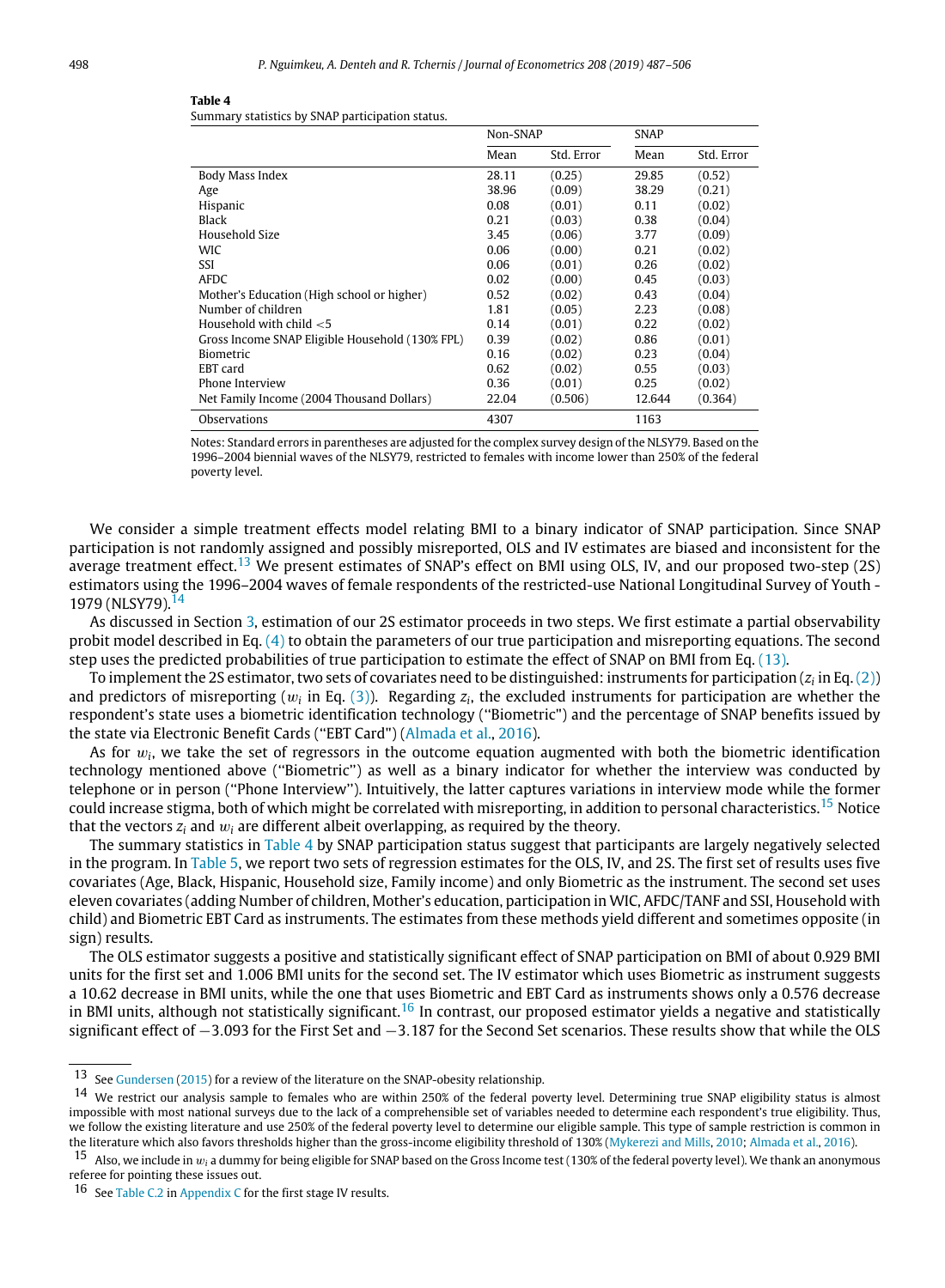<span id="page-12-2"></span>Notes: Standard errors in parenthesis and bootstrapped (500 replications) for the 2S estimator. Results are based on the 1996–2004 biennial waves of the NLSY79, restricted to females with income lower than 250% of the federal poverty level. For the First Set, regressors not reported include respondents' age, race, household size, household income). For the Second Set, additional regressors are number of children, mother's education, square of income, time fixed effects, and indicators for receiving WIC benefits, AFDC/TANF, SSI benefits, and having an infant living in home.

 $p < 0.10$ , \*\*  $p < 0.05$ , \*\*\*  $p < 0.010$ .

and the 2S estimators are stable, significant and of opposite signs, the IV estimator is unstable and varies substantially with the instruments as our simulations suggested earlier.<sup>[17](#page-12-3)</sup>

This empirical illustration is undoubtedly limited, and the results should be interpreted with caution since they are only suggestive. For instance, even if our proposed method estimates  $\alpha$  consistently, it may not represent a causal effect of SNAP on obesity due to possible confounding by omitted variables in this application.

Subject to these caveats, the empirical example corroborates the simulation results obtained in Section [4](#page-7-0). First, there is a possible sign reversal between the OLS and the 2S estimates. Second, the IV and the 2S estimators have the same sign, but the IV has a smaller or a larger magnitude.<sup>[18](#page-12-4)</sup> Also, the results obtained from these methods could lead to radically different and possibly contradictory policy advice.

# **6. Conclusion**

<span id="page-12-0"></span>This paper examines the identification and estimation of the conditional average treatment effect of a binary regressor in the presence of endogenous misreporting and possibly endogenous participation. We derive and prove the consistency and asymptotic normality of our proposed two-step estimator and show that OLS and IV estimators are inconsistent and may yield wrong (opposite) signs from the true effect.

We also provide Monte Carlo simulations to this effect and illustrate our method with an empirical example examining the impact of SNAP participation on obesity. Previous studies on misclassified binary regressors are mostly concerned with exogenous or random misreporting([Aigner,](#page-18-0) [1973;](#page-18-0) [Brachet](#page-18-6), [2008](#page-18-6); [Lewbel](#page-18-1), [2007;](#page-18-1) [Mahajan,](#page-18-18) [2006;](#page-18-18) [Frazis and Loewenstein](#page-18-17), [2003](#page-18-17)), where it is commonly assumed that misclassification probabilities depend only on the true treatment status and are thus, independent of measurement errors and other regressors. Our two-step estimator relaxes this arguably strong assumption and shows that, when the researcher has access to information related to why individuals misreport, the treatment effect can be consistently estimated.

To our knowledge, this paper is the first attempt to provide point estimates of treatment effect in the context of endogenous misreporting of a binary treatment variable. This is important because of the prevalence of misreporting in public programs and survey data([Meyer et al.](#page-19-0), [2009](#page-19-0); [Bollinger](#page-18-10), [1996](#page-18-10); [Kane and Rouse,](#page-18-33) [1995;](#page-18-33) [Kane et al.,](#page-18-15) [1999;](#page-18-15) [Brachet](#page-18-6), [2008](#page-18-6)). While this paper focused on one-sided endogenous misreporting when participation is possibly endogenous, future work should allow for bidirectional misreporting (i.e., false negatives and false positives). It would also be useful to show the level of dependence of our approach on distributional and functional form assumptions by considering parametric or semi-parametric estimation approaches.

# **Appendix A. Proofs**

# <span id="page-12-1"></span>*A.1. Proof of [Theorem](#page-3-5)* [1](#page-3-5)

**Proof.** Biasedness: By the Frisch–Waugh–Lovell Theorem, see, e.g. [Davidson and MacKinnon](#page-18-34) [\(2004](#page-18-34), page 68), the regression

*My* =  $M\delta\alpha + v$ 

<span id="page-12-3"></span><sup>&</sup>lt;sup>17</sup> [Table C.1](#page-17-1) in [Appendix C](#page-17-0) presents the results of the first step of the 2S estimator. Panel A of Table C.1 shows both instruments have the expected signs but only "EBT Card" is statistically significantly correlated with true participation. Also, Panel B of [Table C.1](#page-17-1) suggests that being interviewed by phone is negatively correlated with the probability of truthful reporting of participation.

<span id="page-12-4"></span><sup>&</sup>lt;sup>18</sup> Note that the sign reversal phenomenon obtained in this empirical illustration is neither a general result nor does its nonoccurrence invalidate the results herein. See Section [2.2](#page-3-0) for further discussions.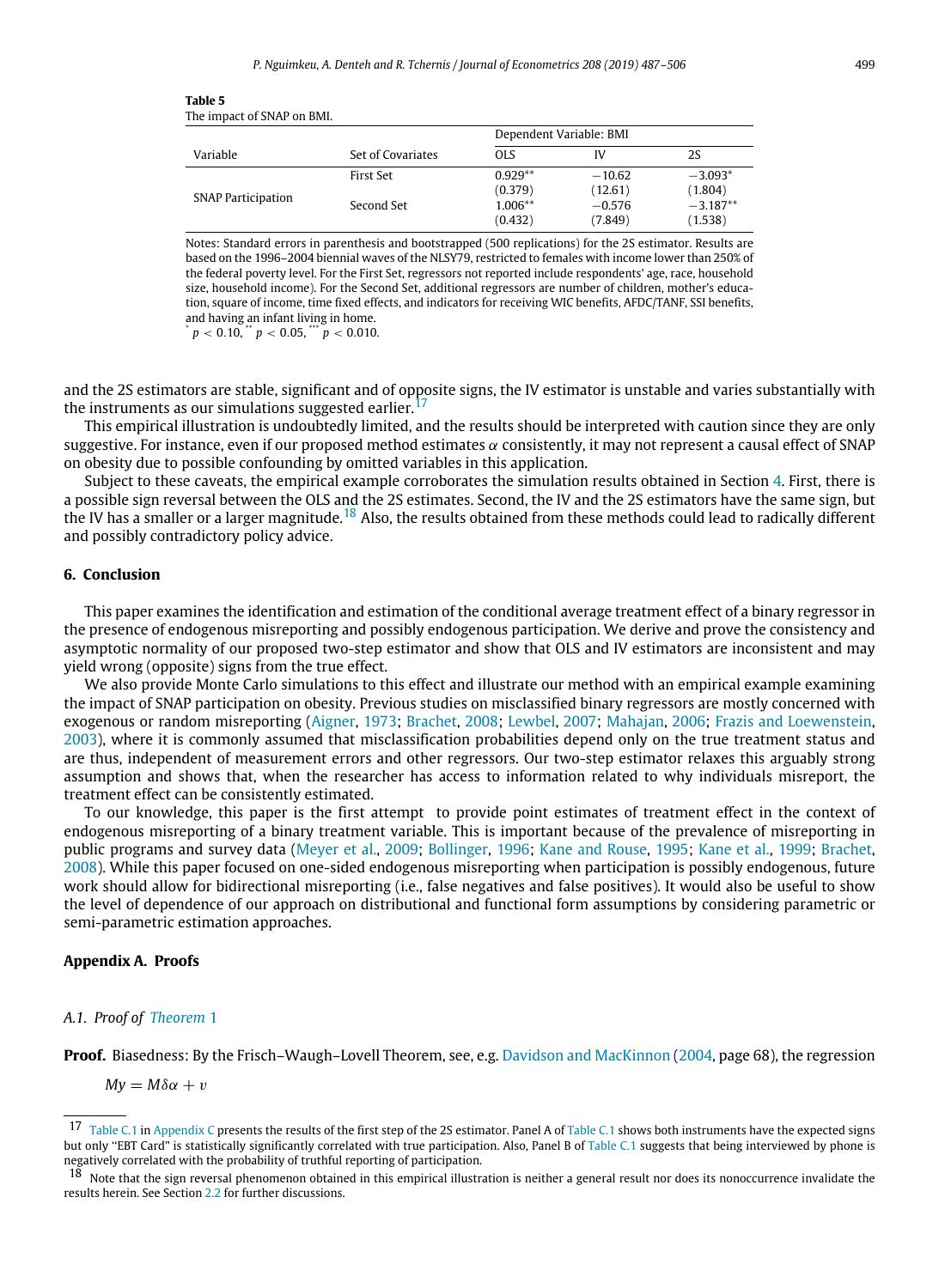yields the same least squares estimate of  $\alpha$  as the regression equation of interest [\(8](#page-3-6)). It follows that,

$$
\widehat{\alpha}_{LS} = (\delta' M \delta)^{-1} \delta' M y. \tag{15}
$$

This implies that  $\widehat{\alpha}_{LS} - \alpha = (\delta' M \delta)^{-1} \delta' M \epsilon$ .

Hence,  $\mathbb{E}[\widehat{\alpha}_{LS} - \alpha | X, \delta] = (\delta' M \delta)^{-1} \delta' M \mathbb{E}[\varepsilon | X, \delta] \neq 0$ , since  $\mathbb{E}[\varepsilon | \delta, X] \neq 0$  by the correlation of  $\varepsilon$  and  $\delta$  through *u* and *v*. Inconsistency: We can write

$$
\widehat{\alpha}_{LS} - \alpha = (\delta' M \delta)^{-1} \delta' M \epsilon = \left(\frac{\delta' M \delta}{n}\right)^{-1} \frac{\delta' M \epsilon}{n}
$$

$$
= \left(\frac{\delta' M \delta}{n}\right)^{-1} \left(\frac{\delta' M \epsilon}{n} + \frac{\delta' M (\delta^* - \delta) \alpha}{n}\right) \quad \text{by Eq. (7)}
$$
(16)

Notice that,

$$
\frac{\delta' M \delta}{n} = \frac{\delta' [I - X(X'X)^{-1}X'] \delta}{n} = \frac{\delta' \delta}{n} - \frac{\delta' X}{n} \left(\frac{X'X}{n}\right)^{-1} \frac{X' \delta}{n}
$$

Hence, by the Weak Law of Large Numbers and the Slutsky's lemma, we have

$$
\frac{\delta' M \delta}{n} \xrightarrow{p} \mathbb{E}(\delta_i^2) - \mathbb{E}(\delta_i x_i') \mathbb{E}(x_i x_i')^{-1} \mathbb{E}(\delta_i x_i)
$$

By a matrix extension of the Cauchy–Schwarz inequality (see [Tripathi,](#page-19-5) [1999\)](#page-19-5), we know that  $\mathbb{E}(\delta_i^2) - \mathbb{E}(\delta_i x_i') \mathbb{E}(x_i x_i')^{-1} \mathbb{E}(\delta_i x_i) >$ 0. The Continuous Mapping Theorem then implies that

<span id="page-13-2"></span>
$$
\left(\frac{\delta' M \delta}{n}\right)^{-1} \stackrel{p}{\longrightarrow} \left[\mathbb{E}(\delta_i^2) - \mathbb{E}(\delta_i x_i') \mathbb{E}(x_i x_i')^{-1} \mathbb{E}(\delta_i x_i)\right]^{-1}.
$$
\n(17)

Likewise, the term δ ′*M*ϵ *n* can also be decomposed as

$$
\frac{\delta' M \epsilon}{n} = \frac{\delta' [I - X(X'X)^{-1}X'] \epsilon}{n} = \frac{\delta' \epsilon}{n} - \frac{\delta' X}{n} \left(\frac{X'X}{n}\right)^{-1} \frac{X' \epsilon}{n}.
$$

Then, using the same arguments as above we have

$$
\frac{\delta' M \epsilon}{n} \xrightarrow{p} \mathbb{E}(\delta_i \epsilon_i) - \mathbb{E}(\delta_i x_i') \mathbb{E}(x_i x_i')^{-1} \mathbb{E}(x_i \epsilon_i) = \mathbb{E}(\delta_i \epsilon_i),
$$

where the last equality follows from [Assumption 1.](#page-2-4)

Using the expression of  $\delta_i$  given by Eq. [\(4\)](#page-2-9) and the trivariate normality of ( $\epsilon_i$ ,  $u_i$ ,  $v_i$ ), it can be shown by integration that

$$
\mathbb{E}[\delta_i \epsilon_i] = \mathbb{E} \left[ \epsilon_i \mathbf{1} \left( z_i' \theta + v_i \ge 0, \quad w_i' \gamma + u_i \ge 0 \right) \right] \n= \mathbb{E} \left[ \Pr[u_i \ge -w_i' \gamma, \quad v_i \ge -z_i' \theta, \rho] \mathbb{E} \left[ \epsilon_i | u_i \ge -w_i' \gamma, \quad v_i \ge -z_i' \theta \right] \right] \n= \mathbb{E} \left[ \sigma \varphi_v \phi \left( -z_i' \theta \right) \phi \left( \frac{w_i' \gamma - \rho z_i' \theta}{\sqrt{1 - \rho^2}} \right) + \sigma \varphi_u \phi \left( -w_i' \gamma \right) \phi \left( \frac{z_i' \theta - \rho w_i' \gamma}{\sqrt{1 - \rho^2}} \right) \right],
$$

where  $\Phi(\cdot)$  and  $\phi(\cdot)$  are the CDF and PDF of the standard normal. It follows that

<span id="page-13-1"></span>
$$
\frac{\delta' M \epsilon}{n} \xrightarrow{p} \mathbb{E} \left[ \sigma \varphi_v \phi \left( -z_i' \theta \right) \Phi \left( \frac{w_i' \gamma - \rho z_i' \theta}{\sqrt{1 - \rho^2}} \right) + \sigma \varphi_u \phi \left( -w_i' \gamma \right) \Phi \left( \frac{z_i' \theta - \rho w_i' \gamma}{\sqrt{1 - \rho^2}} \right) \right].
$$
\n(18)

Finally, using the same reasoning as above for the term  $\frac{\delta' M (\delta^* - \delta) \alpha}{\delta}$  $\frac{1}{n}$ , we have

<span id="page-13-0"></span>
$$
\frac{\delta' M(\delta^* - \delta) \alpha}{n} \longrightarrow -\alpha \mathbb{E}(\delta_i x_i') \mathbb{E}(x_i x_i')^{-1} \mathbb{E}[(\delta_i^* - \delta_i) x_i].
$$
\n(19)

The desired result follows by taking  $(19)$  $(19)$  $(19)$ ,  $(18)$  $(18)$  $(18)$  and  $(17)$  $(17)$  $(17)$  to Eq.  $(16)$  $(16)$  $(16)$ .  $\Box$ 

# *A.2. Proof of [Theorem](#page-6-1)* [2](#page-6-1)

## **Proof.** We can write

<span id="page-13-3"></span>
$$
\widehat{\alpha}_{2S} = (\widehat{\delta}^{*'} M \widehat{\delta}^{*})^{-1} \widehat{\delta}^{*'} M \delta^{*} \alpha + (\widehat{\delta}^{*'} M \widehat{\delta}^{*})^{-1} \widehat{\delta}^{*'} M \epsilon
$$
\n(20)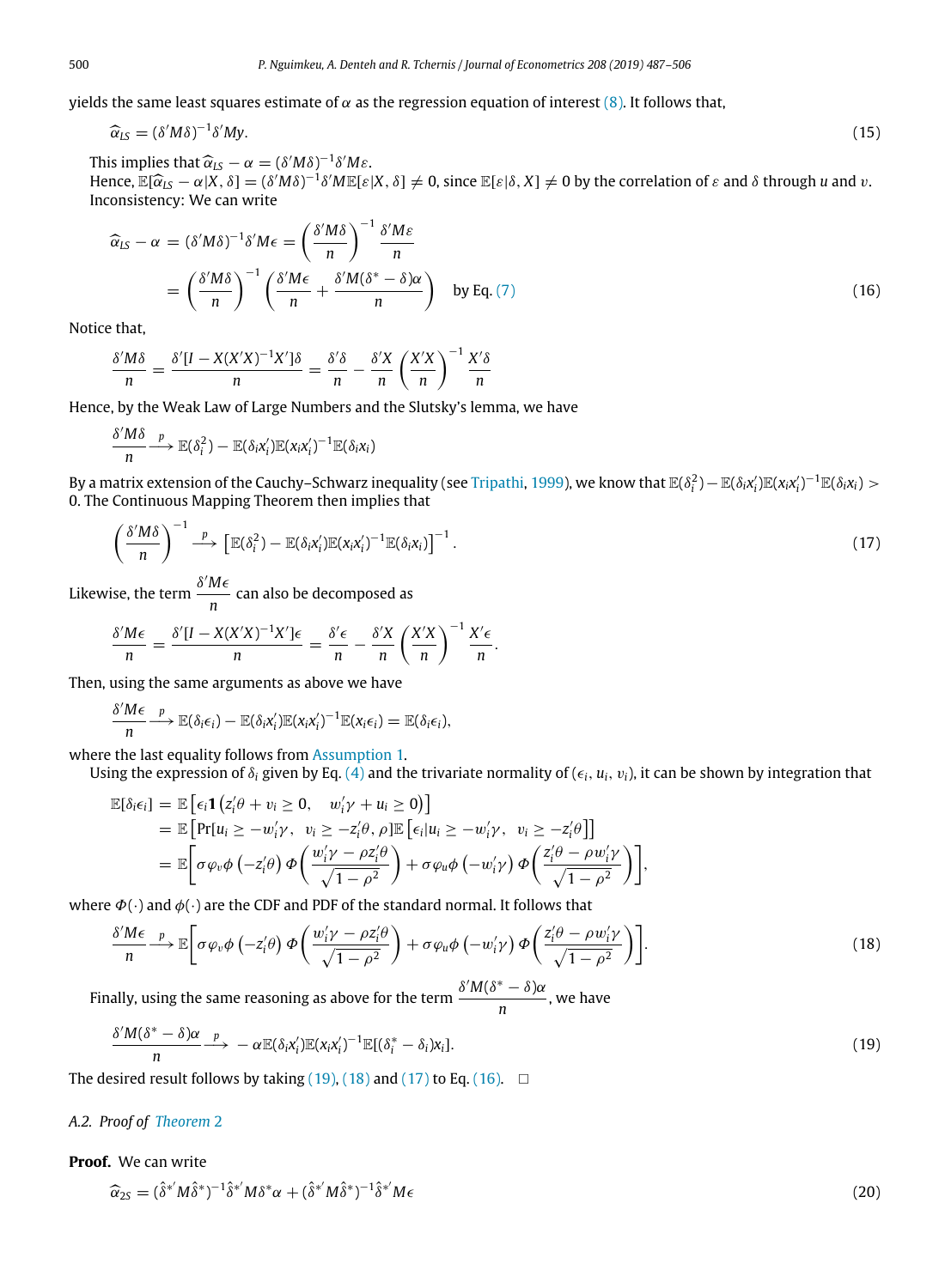By the exogeneity of *X* and *Z* given by [Assumption 1](#page-2-4), the consistency of  $\hat{\theta}$ , the continuity of  $\Phi(\cdot)$  and the law of large numbers, we have

$$
\frac{\hat{\delta}^{*'}M\epsilon}{n} \stackrel{p}{\longrightarrow} \mathbb{E}[\Phi(z'_i\theta)\epsilon_i] = \mathbb{E}\left[\Phi(z'_i\theta)\mathbb{E}[\epsilon_i|z_i]\right] = 0,
$$

so that the second term on the RHS of Eq. ([20](#page-13-3)) goes to zero. We also have, by [Assumption 2](#page-2-5), the consistency of  $\hat{\theta}$ , the continuity of  $\Phi(\cdot)$  and the law of large numbers,

$$
\frac{\hat{\delta}^* M \hat{\delta}^*}{n} \stackrel{p}{\longrightarrow} \mathbb{E}\left[\Phi(z_i'\theta)^2\right] - \mathbb{E}\left[\Phi(z_i'\theta)x_i'\right] \mathbb{E}[x_i x_i']^{-1} \mathbb{E}\left[x_i \Phi(z_i'\theta)\right]
$$

and

$$
\frac{\hat{\delta}^* M \delta^*}{n} \xrightarrow{p} \mathbb{E}\left[\Phi(z_i^j \theta) \delta_i^*\right] - \mathbb{E}\left[\Phi(z_i^j \theta) x_i^j\right] \mathbb{E}[x_i x_i^j]^{-1} \mathbb{E}\left[x_i \delta_i^*\right] \n= \mathbb{E}\left[\Phi(z_i^j \theta) \mathbb{E}[\delta_i^* | z_i]\right] - \mathbb{E}\left[\Phi(z_i^j \theta) x_i^j\right] \mathbb{E}[x_i x_i^j]^{-1} \mathbb{E}\left[x_i \mathbb{E}[\delta_i^* | z_i]\right] \n= \mathbb{E}\left[\Phi(z_i^j \theta)^2\right] - \mathbb{E}\left[\Phi(z_i^j \theta) x_i^j\right] \mathbb{E}[x_i x_i^j]^{-1} \mathbb{E}\left[x_i \Phi(z_i^j \theta)\right]
$$

where the last display follows from the fact that  $\mathbb{E}[\delta_i^*|z_i] = \Phi(z'_i\theta)$ , as implied by Eq. [\(2\)](#page-2-2). Hence,

$$
(\hat{\delta}^{*'}M\hat{\delta}^{*})^{-1}\hat{\delta}^{*'}M\delta^{*} = \left(\frac{\hat{\delta}^{*'}M\hat{\delta}^{*}}{n}\right)^{-1}\frac{\hat{\delta}^{*'}M\delta^{*}}{n} \xrightarrow{p} 1
$$

so that

$$
\widehat{\alpha}_{2S} \stackrel{p}{\longrightarrow} \alpha \quad \Box
$$

*A.3. Proof of [Theorem](#page-6-2)* [3](#page-6-2)

# **Proof.** We can write

$$
\sqrt{n}(\widehat{\alpha}_{2S} - \alpha) = \left(\frac{\widehat{\delta}^{*'} M \widehat{\delta}^{*}}{n}\right)^{-1} \left(\frac{\widehat{\delta}^{*'} M (\delta^{*} - \widehat{\delta}^{*})}{\sqrt{n}}\right) \alpha + \left(\frac{\widehat{\delta}^{*'} M \widehat{\delta}^{*}}{n}\right)^{-1} \frac{\widehat{\delta}^{*'} M \epsilon}{\sqrt{n}}
$$

$$
= \left(\frac{\widehat{\delta}^{*'} M \widehat{\delta}^{*}}{n}\right)^{-1} \left(\frac{\widehat{\delta}^{*'} M (\Psi^{*} - \widehat{\delta}^{*})}{\sqrt{n}}\right) \alpha + \left(\frac{\widehat{\delta}^{*'} M \widehat{\delta}^{*}}{n}\right)^{-1} \frac{\widehat{\delta}^{*'} M (\alpha (\delta^{*} - \Psi^{*}) + \epsilon)}{\sqrt{n}}
$$

$$
= q_{n}^{-1} \left[\sqrt{n} V_{1n} \alpha + \sqrt{n} V_{2n}\right]
$$
(21)

where

$$
q_n=\frac{\hat{\delta}^{*'}M\hat{\delta}^{*}}{n},\quad V_{1n}=\frac{\hat{\delta}^{*'}M(\Psi^{*}-\hat{\delta}^{*})}{n},\quad\text{and}\quad V_{2n}=\frac{\hat{\delta}^{*'}M(\alpha(\delta^{*}-\Psi^{*})+\epsilon)}{n},
$$

with  $\Psi^* = \Psi^*(\theta) = [\Phi(z'_1\theta), \dots, \Phi(z'_n\theta)]'.$ 

Denote 
$$
\hat{\Lambda}_i = \hat{\delta}_i^* - \left(\frac{1}{n} \sum_{i=1}^n \hat{\delta}_i^* x_i'\right) \left(\frac{1}{n} \sum_{i=1}^n x_i x_i'\right)^{-1} x_i
$$
 and by  $\Lambda_i = \Phi(z_i'\theta) - \mathbb{E}\left[\Phi(z_i'\theta)x_i'\right] \mathbb{E}[x_i x_i']^{-1} x_i$  its probability limit.  
Notice that  $q_n = \frac{1}{n} \sum_{i=1}^n \hat{\Lambda}_i^2$ . We know, from the consistency results above that

$$
q_n \xrightarrow{p} q = \mathbb{E}\left[\Phi(z_i'\theta)^2\right] - \mathbb{E}\left[\Phi(z_i'\theta)x_i'\right] \mathbb{E}[x_i x_i']^{-1} \mathbb{E}\left[\Phi(z_i'\theta)x_i\right] = \mathbb{E}[A_i^2].
$$
\n(22)

Since  $\delta^* = \Psi^*(\hat{\theta})$ , then expanding  $\Psi^*(\theta)$  in a Taylor series about  $\hat{\theta}$ , we have

<span id="page-14-0"></span>
$$
\Psi^* - \hat{\delta}^* \stackrel{a}{=} \psi^*(\hat{\theta})(\theta - \hat{\theta})
$$

where " $\stackrel{a}{=}$ " denotes asymptotic equivalence in probability, and  $\psi^*(\theta)$  is the vector of partial derivatives given by

$$
\psi^*(\theta) = \frac{\partial \Psi^*(\theta)}{\partial \theta'} = [\phi(z'_1\theta)z_1, \ldots, \phi(z'_n\theta)z_n]'.
$$

Therefore

$$
\sqrt{n}V_{1n} \stackrel{a}{=} \frac{\hat{\delta}^{*'}M\psi^{*}(\hat{\theta})}{n}\sqrt{n}(\theta - \hat{\theta}) = \frac{1}{n}\sum_{i=1}^{n}\hat{\Lambda}_{i}\phi(z_{i}'\hat{\theta})z_{i}'\sqrt{n}(\theta - \hat{\theta}).
$$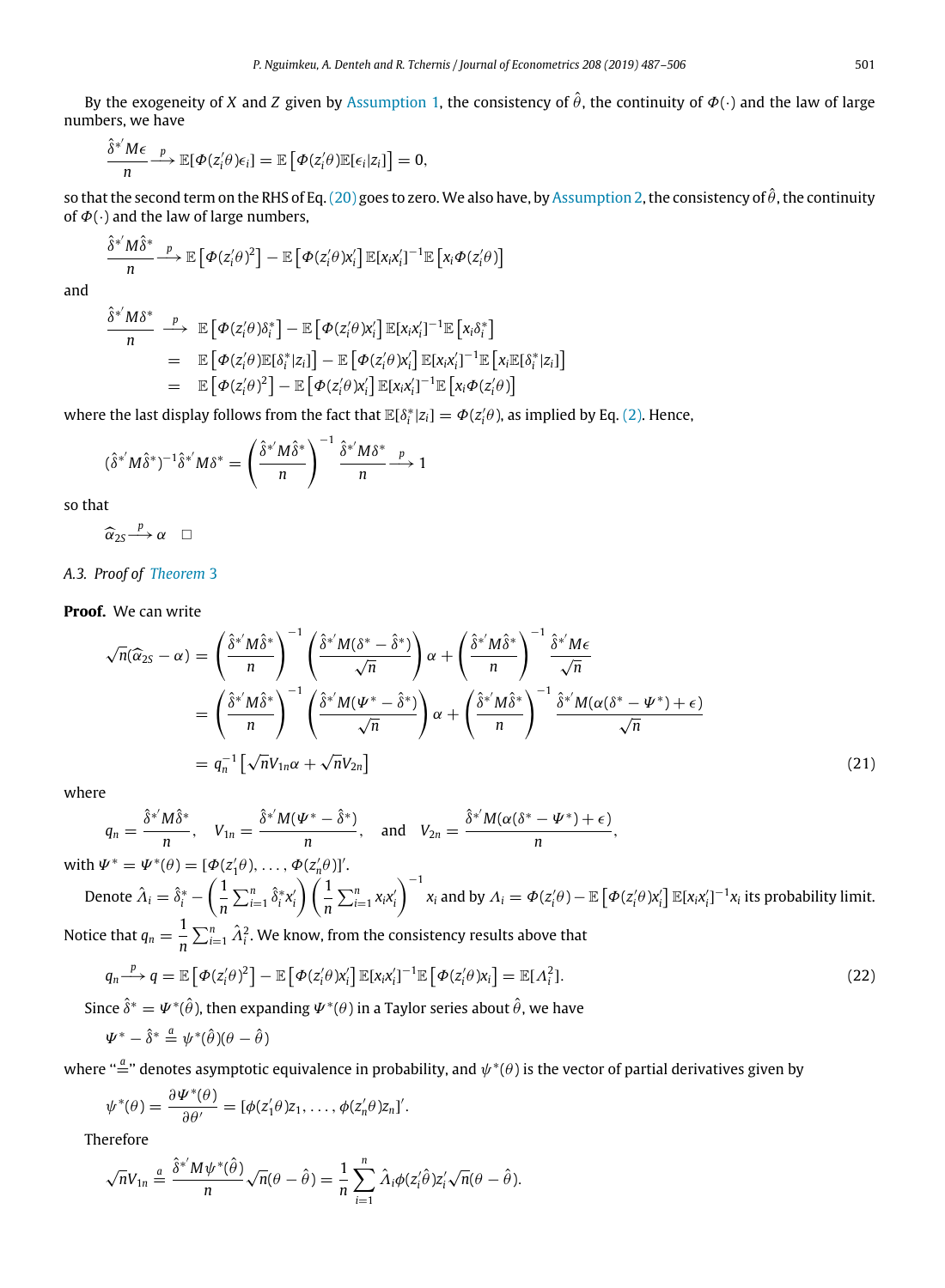A direct application of the central limit theorem then gives,

<span id="page-15-0"></span>
$$
\sqrt{n}V_{1n}\alpha \xrightarrow{d} N(0, \alpha^2 v_1^2),
$$

where

$$
v_1^2 = \mathbb{E}[A_i \phi(z_i' \theta) z_i'] V(\hat{\theta}) \mathbb{E}[z_i \phi(z_i' \theta) A_i].
$$
\n(23)

Likewise,

$$
\sqrt{n}V_{2n}=\frac{\hat{\delta}^{*'}M(\alpha(\delta^{*}-\Psi^{*})+\epsilon)}{\sqrt{n}}=\frac{1}{\sqrt{n}}\sum_{i=1}^{n}\hat{\Lambda}_{i}\zeta_{i}
$$

where  $\zeta_i = \alpha(\delta_i^* - \Phi(z_i^{\prime}\theta)) + \epsilon_i$ , with  $\mathbb{E}[\zeta_i|z_i] = 0$  and  $\text{Var}[\zeta_i|z_i] = \alpha^2 \Phi(z_i^{\prime}\theta)(1 - \Phi(z_i^{\prime}\theta)) + \sigma^2$ . Hence, by the central limit theorem,

$$
\sqrt{n}V_{2n} \xrightarrow{d} N(0, \sigma_2^2),
$$

where

<span id="page-15-1"></span>
$$
\sigma_2^2 = \mathbb{E}[A_i (\alpha^2 \Phi(z_i^2 \theta)(1 - \Phi(z_i^2 \theta)) + \sigma^2) A_i]
$$
  
=  $\alpha^2 \mathbb{E}[A_i^2 \Phi(z_i^2 \theta)(1 - \Phi(z_i^2 \theta))] + \sigma^2 \mathbb{E}[A_i^2].$  (24)

Finally, the asymptotic covariance term between the elements of  $\sqrt{n}V_{1n}\alpha$  and  $\sqrt{n}V_{2n}$  is

<span id="page-15-2"></span>
$$
\sigma_{12} = \mathbb{E}[A_i \phi(z_i' \theta) z_i'] \mathbb{E}[(\theta - \hat{\theta}) (\alpha(\delta_i^* - \Phi(z_i' \theta)) + \epsilon_i)] \mathbb{E}[A_i] \alpha \n= -\mathbb{E}[A_i \phi(z_i' \theta) z_i'] \mathbb{E}[\hat{\theta} \epsilon_i] \mathbb{E}[A_i] \alpha.
$$
\n(25)

It then follows from Slutsky's Lemma,  $(21)$  $(21)$ ,  $(22)$ ,  $(23)$  $(23)$ ,  $(24)$  $(24)$  $(24)$  and  $(25)$  $(25)$  $(25)$  that

$$
\sqrt{n}(\widehat{\alpha}_{2S} - \alpha) \stackrel{d}{\longrightarrow} N(0, \sigma_{\alpha}^2), \text{ where}
$$
\n
$$
\sigma_{\alpha}^2 = \frac{\alpha^2 v_1^2}{q^2} + 2 \frac{\sigma_{12}}{q^2} + \frac{\sigma_2^2}{q^2}
$$
\n
$$
= \frac{\alpha^2 \mathbb{E}[\Lambda_i \phi(z_i' \theta) z_i' ] V(\widehat{\theta}) \mathbb{E}[z_i \phi(z_i' \theta) \Lambda_i]}{\mathbb{E}[\Lambda_i^2]^2} - 2 \frac{\alpha \mathbb{E}[\Lambda_i \phi(z_i' \theta) z_i' ] \mathbb{E}[\widehat{\theta} \epsilon_i] \mathbb{E}[\Lambda_i]}{\mathbb{E}[\Lambda_i^2]^2}
$$
\n
$$
+ \frac{\alpha^2 \mathbb{E}[\Lambda_i^2 \phi(z_i' \theta) (1 - \phi(z_i' \theta))]}{\mathbb{E}[\Lambda_i^2]^2} + \frac{\sigma^2}{\mathbb{E}[\Lambda_i^2]}.
$$

With  $\hat{\theta}$  and  $\epsilon_i$  uncorrelated conditionally on  $z_i$  and  $w_i$  the covariance term is zero, and the variance reduces to

$$
\sigma_{\alpha}^2 = \frac{\alpha^2 \mathbb{E}[A_i \phi(z_i^{\prime} \theta) z_i^{\prime}] V(\hat{\theta}) \mathbb{E}[z_i \phi(z_i^{\prime} \theta) A_i]}{\mathbb{E}[A_i^2]^2} + \frac{\alpha^2 \mathbb{E}[A_i^2 \phi(z_i^{\prime} \theta)(1 - \phi(z_i^{\prime} \theta))] }{\mathbb{E}[A_i^2]^2} + \frac{\sigma^2}{\mathbb{E}[A_i^2]}.
$$

A consistent estimator for this asymptotic variance can be defined by

$$
\hat{\sigma}_{\alpha}^2 = \frac{\hat{\alpha}_{2S}^2 \hat{\nu}_1^2}{\hat{q}^2} + \frac{\hat{\alpha}_{2S}^2 \hat{\nu}_2^2}{\hat{q}^2} + \frac{\hat{\sigma}^2}{\hat{q}}
$$

where

$$
\hat{v}_1^2 = \left(\frac{1}{n}\sum_{i=1}^n \hat{\lambda}_i \phi(z_i'\hat{\theta})z_i'\right)\hat{V}(\hat{\theta})\left(\frac{1}{n}\sum_{i=1}^n z_i\phi(z_i'\hat{\theta})\hat{\lambda}_i\right),
$$
\n
$$
\hat{v}_2^2 = \frac{1}{n}\sum_{i=1}^n \hat{\lambda}_i^2 \Phi(z_i'\hat{\theta})\left(1 - \Phi(z_i'\hat{\theta})\right),
$$
\n
$$
\hat{\sigma}^2 = \frac{1}{n}\sum_i \left[\left(y_i - x_i'\hat{\beta} - \hat{\alpha}_{2S}\Phi(z_i'\hat{\theta})\right)^2 - \hat{\alpha}_{2S}^2 \Phi(z_i'\hat{\theta})\left(1 - \Phi(z_i'\hat{\theta})\right)\right],
$$
\n
$$
\hat{q} = \frac{1}{n}\sum_{i=1}^n \hat{\lambda}_i^2 = \frac{1}{n}\sum_{i=1}^n \Phi(z_i'\hat{\theta})^2 - \left(\frac{1}{n}\sum_{i=1}^n \Phi(z_i'\hat{\theta})x_i'\right)\left(\frac{1}{n}\sum_{i=1}^n x_i x_i'\right)^{-1} \left(\frac{1}{n}\sum_{i=1}^n x_i \Phi(z_i'\hat{\theta})\right),
$$
\nand  $\hat{\alpha}_{2S}$  is our proposed estimator of  $\alpha$ .  $\Box$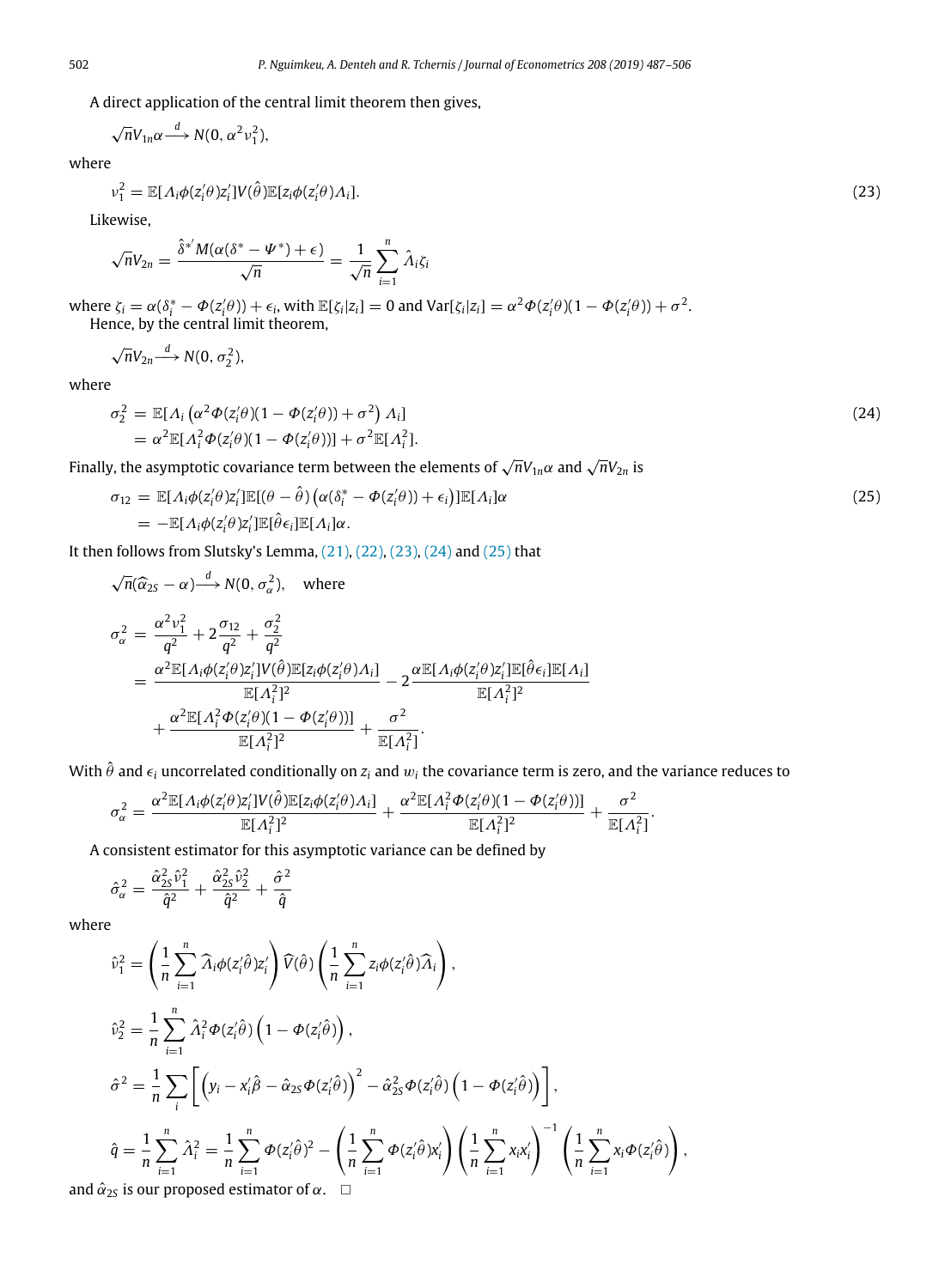# **Appendix B. Extensions**

#### <span id="page-16-0"></span>*B.1. Maximum likelihood estimation*

Let [Assumptions 1–](#page-2-4)[4](#page-2-7) hold and assume that the covariance matrix of the joint distribution of errors  $\Sigma$  defined in ([5\)](#page-3-7) is positive definite. Then our model can be estimated jointly using full information maximum likelihood. The log-likelihood function is built from the joint density of  $y_i$ ,  $\delta^*_i$  and  $d_i$ , which we write as the product of the conditional and the marginal densities

 $f(\delta_i^*, d_i, y_i) = f(\delta_i^*, d_i|y_i)f(y_i).$ 

To derive the conditional distributions, we use results for the trivariate normal, and write

 $v_i = \rho_1 \epsilon_i / \sigma + \rho_2 u_i + \eta_i$ , with  $\eta_i | \epsilon_i, u_i \sim N(0, \kappa^2)$ 

where  $\rho_1$ ,  $\rho_2$  and  $\kappa^2$  are defined in terms of the original parameters  $\varphi_v$ ,  $\varphi_u$  and  $\rho$  by:  $^{19}$  $^{19}$  $^{19}$ 

$$
\rho_1 = \frac{\varphi_v - \rho \varphi_u}{1 - \varphi_u^2}, \quad \rho_2 = \frac{\rho - \varphi_v \varphi_u}{1 - \varphi_u^2}, \quad \kappa^2 = 1 - \rho_1^2 - \rho_2^2 - 2\rho_1 \rho_2 \varphi_u
$$

Denote  $\Theta = (\theta', \gamma', \rho, \varphi_u, \varphi_v, \beta', \alpha, \sigma^2)'$  the vector of all the parameters of the model. Then,

$$
\gamma_{11i}(\Theta) = f(\delta_i^* = 1, d_i = 1 | y_i) = \Phi_2 \left( \frac{z_i' \theta + \rho_1 (y_i - \alpha - x_i' \beta)/\sigma}{\sqrt{\rho_2^2 + \kappa^2}}, w_i' \gamma, \frac{\rho_2}{\sqrt{\rho_2^2 + \kappa^2}} \right)
$$

$$
\gamma_{10i}(\Theta) = f(\delta_i^* = 1, d_i = 0 | y_i) = \Phi \left( \frac{z_i' \theta + \rho_1 (y_i - \alpha - x_i' \beta)/\sigma}{\sqrt{\rho_2^2 + \kappa^2}} \right) - \gamma_{11i}(\Theta)
$$

$$
\gamma_{0i}(\Theta) = f(\delta_i^* = 0 | y_i) = 1 - \Phi \left( \frac{z_i' \theta + \rho_1 (y_i - x_i' \beta)/\sigma}{\sqrt{\rho_2^2 + \kappa^2}} \right) = 1 - \gamma_{11i}(\Theta) - \gamma_{10i}(\Theta)
$$

where  $\Phi_2(\cdot, \cdot, \cdot)$  is the CDF of the standard bivariate normal distribution.

The full information log-likelihood function of the model is then defined by

$$
l(\Theta) = \sum_{i=1}^n l_i(\Theta),
$$

with

$$
l_i(\Theta) = \delta_i \ln \left[ \Upsilon_{11i}(\Theta) \frac{1}{\sigma} \phi \left( \frac{y_i - \alpha - x'_i \beta}{\sigma} \right) \right] +
$$
  
+ 
$$
(1 - \delta_i) \ln \left[ \Upsilon_{10i}(\Theta) \frac{1}{\sigma} \phi \left( \frac{y_i - \alpha - x'_i \beta}{\sigma} \right) + \Upsilon_{0i}(\Theta) \frac{1}{\sigma} \phi \left( \frac{y_i - x'_i \beta}{\sigma} \right) \right]
$$
 (26)

Maximizing this function with respect to  $\Theta$  yields a consistent and asymptotically efficient estimator of the model parameters.

#### *B.2. Extension to binary outcomes*

The method discussed in this paper can be extended to the case of binary outcomes. However, in this case we cannot just do the plug-in method described earlier, because a linear probability model would exhibit serious problems, especially the fact that it could produce a wrong sign for the treatment effect, even if the treatment status is correctly classified (see, e.g., discussion provided by [Lewbel et al.,](#page-18-35) [2012](#page-18-35)). A more reliable alternative in this case would be the maximum likelihood estimation. We assume the binary outcome  $y_i$  is related to the exogenous covariates  $x_i$  and to the true treatment indicator  $\delta_i^*$  by

$$
y_i = \mathbf{1} \left[ x_i' \beta + \delta_i^* \alpha + \epsilon_i > 0 \right]. \tag{27}
$$

<span id="page-16-1"></span>The fact that the covariance matrix of the joint distribution of errors is constrained to be positive definite guarantees that these new parameters are well-defined, namely, 0  $< \rho_1 < 1,$  0  $< \rho_2 < 1$ , and  $\kappa^2 > 0$ .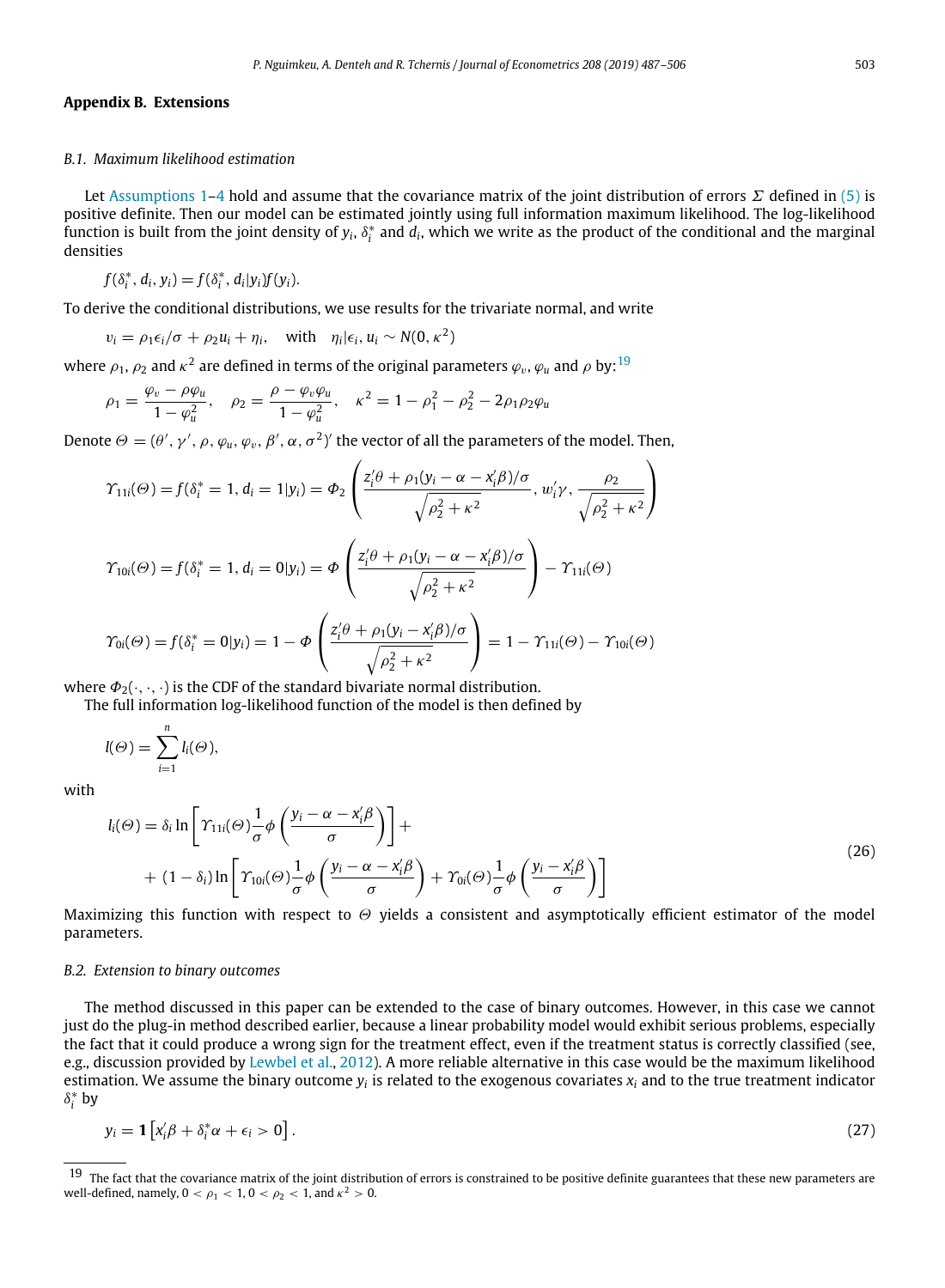True participation  $\delta^*_i$  and misreporting  $d_i$  are defined, as before, by Eqs. ([2](#page-2-2)) and ([3\)](#page-2-3), respectively. We maintain [Assumptions 1–](#page-2-4)  $4$  above, except that the conditional variance of the error  $\epsilon_i$  is now normalized to 1 (as is usually the case for identification in Probit models). Given the observed participation  $\delta_i = \delta_i^* d_i$ , and the outcome  $y_i$ , the log-likelihood function of the binary choice model (BCM) is built up from the joint probabilities Pr[ $y_i, \delta^*_i, d_i$ ] of these dichotomous variables as follows.

$$
l_{BCM}(\Theta) = \sum_{i=1}^{n} \delta_i \ln \Pr[y_i, \delta_i^* = 1, d_i = 1] +
$$
  
+  $(1 - \delta_i) \ln \left( \Pr[y_i, \delta_i^* = 1, d_i = 0] + \Pr[y_i, \delta_i^* = 0] \right),$  (28)

where

$$
\Pr[y_i, \delta_i^* = 1, d_i = 1] = \Pr[y_i = 1, \delta_i^* = 1, d_i = 1]^{y_i} \Pr[y_i = 0, \delta_i^* = 1, d_i = 1]^{1 - y_i},
$$
\n
$$
\Pr[y_i, \delta_i^* = 1, d_i = 0] = \Pr[y_i = 1, \delta_i^* = 1, d_i = 0]^{y_i} \Pr[y_i = 0, \delta_i^* = 1, d_i = 0]^{1 - y_i},
$$
\nand

\n
$$
\Pr[y_i, \delta_i^* = 0] = \Pr[y_i = 1, \delta_i^* = 0]^{y_i} \Pr[y_i = 0, \delta_i^* = 0]^{1 - y_i}
$$

The probabilities in these equations can be obtained in terms of model parameters:

 $Pr[y_i = 1, \delta_i^* = 1, d_i = 1] = \Phi_3(x'_i\beta + \alpha, z'_i\theta, w'_i\gamma; \varphi_v, \varphi_u, \rho)$  $Pr[y_i = 0, \delta_i^* = 1, d_i = 1] = \Phi_2(z_i' \theta, w_i' \gamma; \rho) - Pr[y_i = 1, \delta_i^* = 1, d_i = 1]$  $Pr[y_i = 1, \delta_i^* = 1, d_i = 0] = \Phi_2(x_i' \beta + \alpha, w_i' \gamma; \varphi_v) - Pr[y_i = 1, \delta_i^* = 1, d_i = 1]$  $Pr[y_i = 0, \delta_i^* = 1, d_i = 0] = \Phi(z'_i\theta) - \Phi_2(z'_i\theta, w'_i\gamma; \rho) - Pr[y_i = 1, \delta_i^* = 1, d_i = 0]$  $Pr[y_i = 1, \delta_i^* = 0] = \Phi(x'_i \beta) - \Phi_2(x'_i \beta, z'_i \theta; \varphi_v)$  $Pr[y_i = 0, \delta_i^* = 0] = 1 - \Phi(z_i/\theta) - Pr[y_i = 1, \delta_i^* = 0]$ 

where  $\Phi_3(\cdot,\cdot,\cdot)$  is the CDF of the standard trivariate normal distribution.

#### **Appendix C. Additional tables**

<span id="page-17-1"></span><span id="page-17-0"></span>See [Tables C.1](#page-17-1) and [C.2](#page-18-32).

#### **Table C.1**

Partial observability probit estimates (first step of proposed estimator).

|                                 | Dependent Variable: SNAP Participation Dummy |            |  |
|---------------------------------|----------------------------------------------|------------|--|
|                                 | First Set                                    | Second Set |  |
| Panel A: Participation Equation |                                              |            |  |
| <b>Biometric</b>                | $0.509*$                                     | $-0.078$   |  |
|                                 | (0.305)                                      | (0.217)    |  |
| <b>EBT</b> Card                 |                                              | $0.242***$ |  |
|                                 |                                              | (0.086)    |  |
| Panel B: Misreporting Equation  |                                              |            |  |
| Phone Interview                 | $-0.270***$                                  | $-0.092*$  |  |
|                                 | (0.066)                                      | (0.050)    |  |
| <b>Biometric</b>                |                                              | 0.040      |  |
|                                 |                                              | (0.175)    |  |
| Observations                    | 5470                                         | 5470       |  |

Notes: This table presents the first step maximum likelihood estimated coefficients of partial observability model specified in Eq.([4\)](#page-2-9). Standard errors in parentheses. Results are based on the 1996–2004 biennial waves of the NLSY79, restricted to females with income lower than 250% of the federal poverty level. For the First Set column, regressors not reported include respondents's age, race, household size, household income. For the Second Set column, additional regressors are number of children, mother's education, square of income, time fixed effects, and indicators for receiving WIC benefits, AFDC/TANF, SSI benefits, and having an infant living in home.

 $p < 0.10$ ,  $p < 0.05$ ,  $p < 0.010$ .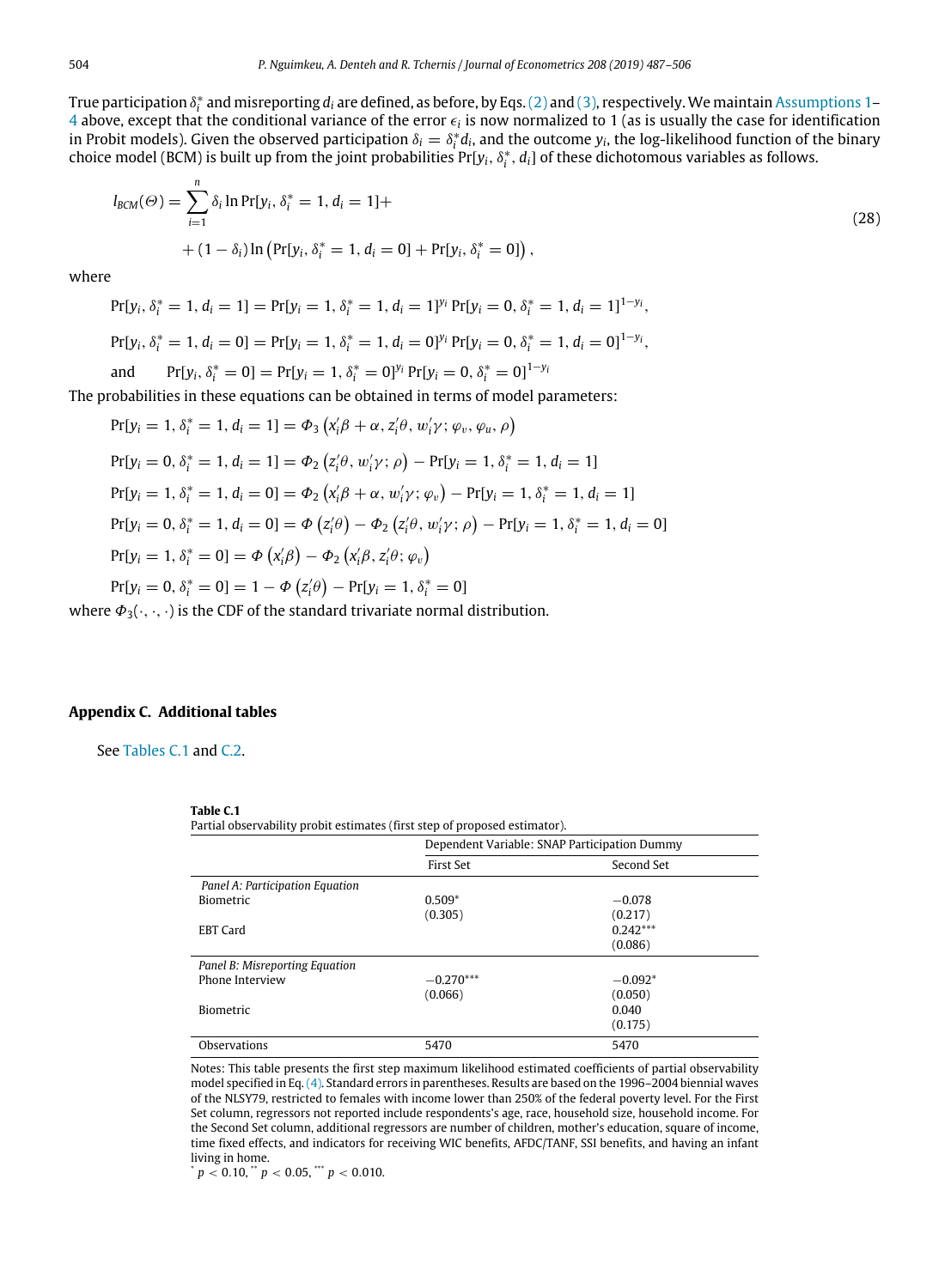| First stage IV results. |                                              |            |  |  |
|-------------------------|----------------------------------------------|------------|--|--|
|                         | Dependent Variable: SNAP Participation Dummy |            |  |  |
|                         | <b>First Set</b>                             | Second Set |  |  |
| Biometric               | $0.0456*$                                    | 0.005      |  |  |
|                         | (0.026)                                      | (0.014)    |  |  |
| EBT card                |                                              | $0.046***$ |  |  |
|                         |                                              | (0.014)    |  |  |
| <b>F-statistics</b>     | $3.19*$                                      | $5.27***$  |  |  |
| Hansen J-statistic      |                                              | 0.147      |  |  |
| Observations            | 5470                                         | 5470       |  |  |

Notes: This table reports the first stage estimates of the linear IV estimator. Standard errors in parentheses. Results are based on the 1996–2004 biennial waves of the NLSY79, restricted to females with income lower than 250% of the federal poverty level. For the First Set column, regressors not reported include respondents's age, race, household size, household income. For the Second Set column, additional regressors are number of children, mother's education, square of income, time fixed effects, and indicators for receiving WIC benefits, AFDC/TANF, SSI benefits, and having an infant living in home.

 $p < 0.10$ ,  $p < 0.05$ ,  $p < 0.010$ .

<span id="page-18-32"></span>**Table C.2**

#### **References**

<span id="page-18-0"></span>[Aigner, D.J., 1973. Regression with a binary independent variable subject to errors of observation. J. Econometrics 1 \(1\), 49–59.](http://refhub.elsevier.com/S0304-4076(18)30199-4/sb1)

<span id="page-18-30"></span>[Almada, L., McCarthy, I., Tchernis, R., 2016. What can we learn about the effects of food stamps on obesity in the presence of misreporting? Am. J. Agric.](http://refhub.elsevier.com/S0304-4076(18)30199-4/sb2) [Econ..](http://refhub.elsevier.com/S0304-4076(18)30199-4/sb2)

<span id="page-18-8"></span>[Battistin, E., Sianesi, B., 2011. Misclassified treatment effects and treatment status: an application to returns to education in the United Kingdom. Rev. Econ.](http://refhub.elsevier.com/S0304-4076(18)30199-4/sb3) [Stat. 93 \(2\), 495–509.](http://refhub.elsevier.com/S0304-4076(18)30199-4/sb3)

<span id="page-18-11"></span><span id="page-18-10"></span>[Black, D.A., Berger, M.C., Scott, F.A., 2000. Bounding parameter estimates with nonclassical measurement error. J. Amer. Statist. Assoc. 95 \(451\), 739–748.](http://refhub.elsevier.com/S0304-4076(18)30199-4/sb4) [Bollinger, C.R., 1996. Bounding mean regressions when a binary regressor is mismeasured. J. Econometrics 73 \(2\), 387–399.](http://refhub.elsevier.com/S0304-4076(18)30199-4/sb5)

<span id="page-18-20"></span><span id="page-18-5"></span>[Bollinger, C.R., van Hasselt, M., 2017. Bayesian moment-based inference in a regression model with misclassification error. J. Econometrics 200 \(2\), 282–294.](http://refhub.elsevier.com/S0304-4076(18)30199-4/sb6) [Bound, J., 1991. Self-reported versus objective measures of health in retirement models. J. Hum. Resour. 26 \(1\), 106–138.](http://refhub.elsevier.com/S0304-4076(18)30199-4/sb7)

<span id="page-18-6"></span>Brachet, T., 2008. Maternal smoking, misclassification, and infant health. Available at SSRN: <https://ssrn.com/abstract=1009781>.

<span id="page-18-13"></span>[Chen, X., Hu, Y., Lewbel, A., 2008a. A note on the closed-form identification of regression models with a mismeasured binary regressor. Statist. Probab. Lett.](http://refhub.elsevier.com/S0304-4076(18)30199-4/sb9) [78, 1473–1479.](http://refhub.elsevier.com/S0304-4076(18)30199-4/sb9)

<span id="page-18-14"></span>[Chen, X., Hu, Y., Lewbel, A., 2008b. Nonparametric identification of regression models containing a misclassified dichotomous regressor without instru](http://refhub.elsevier.com/S0304-4076(18)30199-4/sb10)[ments. Econom. Lett. 100, 381–384.](http://refhub.elsevier.com/S0304-4076(18)30199-4/sb10)

<span id="page-18-34"></span>[Davidson, R., MacKinnon, J.G., 2004. Econometric Theory and Methods, vol. 5. Oxford University Press New York.](http://refhub.elsevier.com/S0304-4076(18)30199-4/sb11)

<span id="page-18-19"></span>[DiTraglia, F.J., García-Jimeno, C., 2017. Mis-classified, Binary, Endogenous Regressors: Identification and Inference.](http://refhub.elsevier.com/S0304-4076(18)30199-4/sb12)

<span id="page-18-25"></span>[Feinstein, J.S., 1990. Detection controlled estimation. J. Law Econ. 33 \(1\), 233–276.](http://refhub.elsevier.com/S0304-4076(18)30199-4/sb13)

<span id="page-18-17"></span>[Frazis, H., Loewenstein, M.A., 2003. Estimating linear regressions with mismeasured, possibly endogenous, binary explanatory variables. J. Econometrics](http://refhub.elsevier.com/S0304-4076(18)30199-4/sb14) [117 \(1\), 151–178.](http://refhub.elsevier.com/S0304-4076(18)30199-4/sb14)

<span id="page-18-27"></span>[Gallant, A., Nychka, D., 1987. Semi-Nonparametric maximum likelihood estimation. Econometrica 55, 363–390.](http://refhub.elsevier.com/S0304-4076(18)30199-4/sb15)

<span id="page-18-7"></span>[Gandelman, N., Rasteletti, A., 2017. Credit constraints, sector informality and firm investments: evidence from a panel of uruguayan firms. J. Appl. Econ. 20](http://refhub.elsevier.com/S0304-4076(18)30199-4/sb16) [\(2\), 351–372.](http://refhub.elsevier.com/S0304-4076(18)30199-4/sb16)

<span id="page-18-29"></span>[Gentle, J.E., 2002. Random Number Generation and Monte Carlo methods, second ed. Oxford University Press New York.](http://refhub.elsevier.com/S0304-4076(18)30199-4/sb17)

<span id="page-18-26"></span>[Gumbel, E., 1961. Bivariate logistic distributions. J. Amer. Statist. Assoc. 56 \(294\), 335–349.](http://refhub.elsevier.com/S0304-4076(18)30199-4/sb18)

<span id="page-18-31"></span>[Gundersen, C., 2015. SNAP and obesity. In: Bartfeld, J., Gunderson, C., Smeeting, M.T., Ziliak, P.J. \(Eds.\), SNAP Matters: How Food Stamps Affect Health and](http://refhub.elsevier.com/S0304-4076(18)30199-4/sb19) [Well Being. Stanford University Press, Redwood City, CA.](http://refhub.elsevier.com/S0304-4076(18)30199-4/sb19)

<span id="page-18-2"></span>[Haider, S., Solon, G., 2006. Life-cycle variation in the association between current and lifetime earnings. Amer. Econ. Rev. 96 \(4\), 1308–1320.](http://refhub.elsevier.com/S0304-4076(18)30199-4/sb20)

<span id="page-18-12"></span>[van Hasselt, M., Bollinger, C., 2012. Binary misclassification and identification in regression models. Econom. Lett. 115, 81–84.](http://refhub.elsevier.com/S0304-4076(18)30199-4/sb21)

<span id="page-18-16"></span>[Hausman, J.A., Abrevaya, J., Scott-Morton, F.M., 1998. Misclassification of the dependent variable in a discrete-response setting. J. Econometrics 87 \(2\),](http://refhub.elsevier.com/S0304-4076(18)30199-4/sb22) [239–269.](http://refhub.elsevier.com/S0304-4076(18)30199-4/sb22)

<span id="page-18-22"></span><span id="page-18-21"></span>[Hu, Y., Shiu, J.L., Woutersen, T., 2015. Identification and estimation of single-index models with measurement error and endogeneity. Econom. J. 18, 347–362.](http://refhub.elsevier.com/S0304-4076(18)30199-4/sb23) [Hu, Y., Shiu, J.L., Woutersen, T., 2016. Identification in nonseparable models with measurement errors and endogeneity. Econom. Lett. 144, 33–36.](http://refhub.elsevier.com/S0304-4076(18)30199-4/sb24)

<span id="page-18-33"></span><span id="page-18-28"></span>[Ichimura, H., Lee, L.F., 1991. Semiparametric least squares estimators of multiple index models. Nonparametric Semiparametric Methods Econom. 3–49.](http://refhub.elsevier.com/S0304-4076(18)30199-4/sb25) [Kane, T.J., Rouse, C.E., 1995. Labor-market returns to two-and four-year college. Am. Econ. Rev. 600–614.](http://refhub.elsevier.com/S0304-4076(18)30199-4/sb26)

<span id="page-18-15"></span>Kane, T.J., Rouse, C.E., Staiger, D., 1999. Estimating Returns to Schooling When Schooling is Misreported. In: Working Paper Series, vol. 7235, National Bureau of Economic Research, Available at NBER: <http://www.nber.org/papers/w7235>.

<span id="page-18-9"></span>[Kreider, B., 2010. Regression coefficient identification decay in the presence of infrequent classification errors. Rev. Econ. Stat. 92 \(4\), 1017–1023.](http://refhub.elsevier.com/S0304-4076(18)30199-4/sb28)

<span id="page-18-23"></span>[Kreider, B., Pepper, J.V., Gundersen, C., Jolliffe, D., 2012. Identifying the effects of SNAP \(Food Stamps\) on child health outcomes when participation is](http://refhub.elsevier.com/S0304-4076(18)30199-4/sb29) [endogenous and misreported. J. Amer. Statist. Assoc. 107 \(499\), 958–975.](http://refhub.elsevier.com/S0304-4076(18)30199-4/sb29)

<span id="page-18-1"></span>[Lewbel, A., 2007. Estimation of average treatment effects with misclassification. Econometrica 75 \(2\), 537–551.](http://refhub.elsevier.com/S0304-4076(18)30199-4/sb30)

<span id="page-18-35"></span>[Lewbel, A., Dong, Y., Yang, T.T., 2012. Comparing features of convenient estimators for binary choice models with endogenous regressors. Canad. J. Econ. 45](http://refhub.elsevier.com/S0304-4076(18)30199-4/sb31) [\(3\), 809–829.](http://refhub.elsevier.com/S0304-4076(18)30199-4/sb31)

<span id="page-18-3"></span>[Lynch, A.G., Marioni, J.C., Tavaré, S., 2007. Numbers of copy-number variations and false-negative rates will be underestimated if we do not account for the](http://refhub.elsevier.com/S0304-4076(18)30199-4/sb32) [dependence between repeated experiments. Am. J. Human Genet. 81 \(2\), 4–18.](http://refhub.elsevier.com/S0304-4076(18)30199-4/sb32)

<span id="page-18-18"></span>[Mahajan, A., 2006. Identification and estimation of regression models with misclassification. Econometrica 74 \(3\), 631–665.](http://refhub.elsevier.com/S0304-4076(18)30199-4/sb33)

<span id="page-18-24"></span>[Marquis, K.H., Moore, J.C., 1990. Measurement errors in sipp program reports. In: Proceedings of the 1990 Annual Research Conference. U.S. Bureau of the](http://refhub.elsevier.com/S0304-4076(18)30199-4/sb34) [Census, Washington, DC, pp. 721–745.](http://refhub.elsevier.com/S0304-4076(18)30199-4/sb34)

<span id="page-18-4"></span>Meyer, B.D., Mittag, N., Goerge, R.M., 2018. Errors in Survey Reporting and Imputation and their Effects on Estimates of Food Stamp Program Participation. In: Working Paper Series, vol. 25143, National Bureau of Economic Research, Available at NBER: [http://www.nber.org/papers/w25143.](http://www.nber.org/papers/w25143)